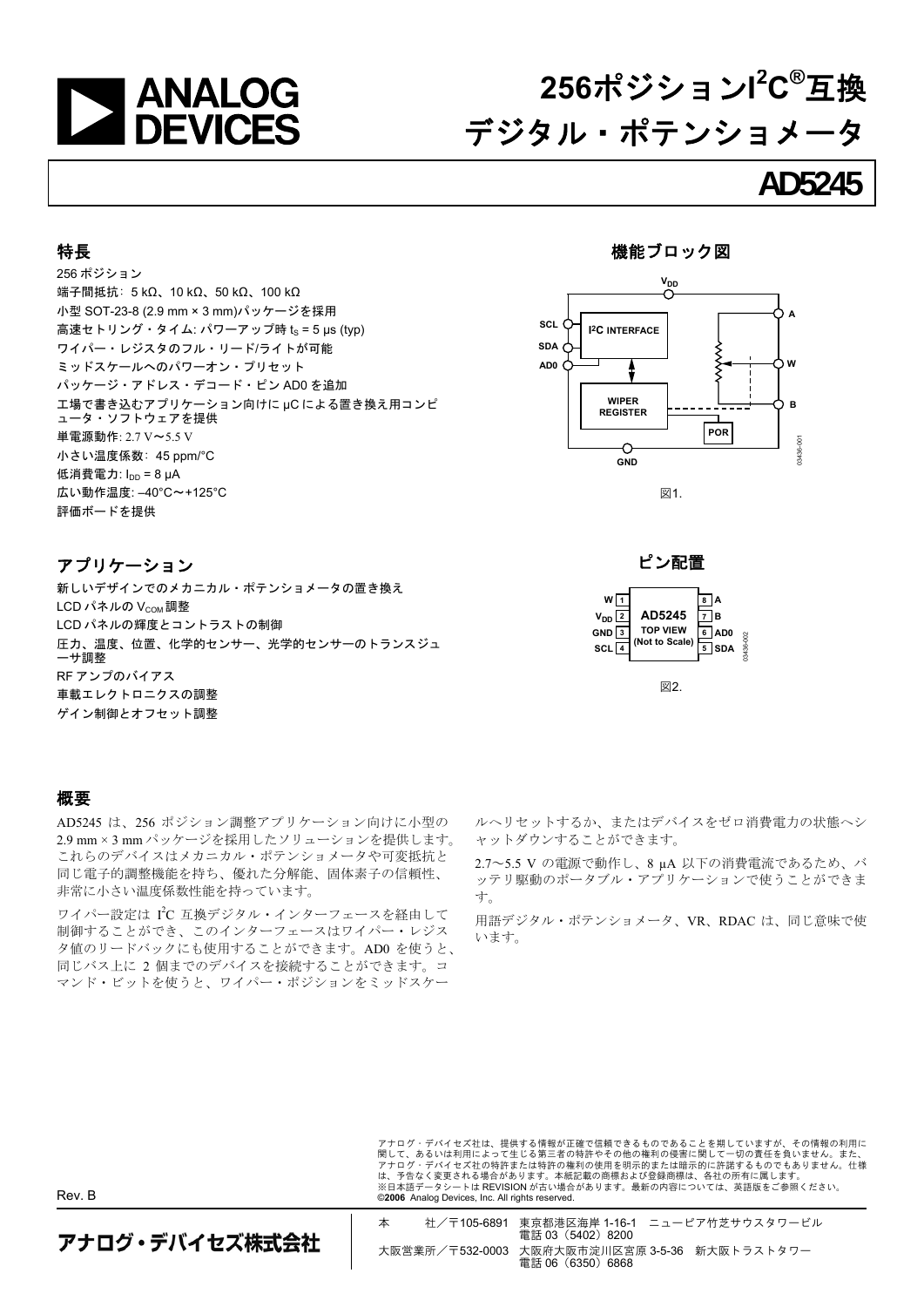## 目次

| ポテンショメータ分圧器のプログラミング  13                 |  |
|-----------------------------------------|--|
|                                         |  |
|                                         |  |
|                                         |  |
|                                         |  |
|                                         |  |
|                                         |  |
|                                         |  |
|                                         |  |
| 外形寸法………………………………………………………………………………………19 |  |
|                                         |  |
|                                         |  |

#### <span id="page-1-0"></span>改訂履歴

| $1/06$ —Rev. A to Rev. B                                              |  |
|-----------------------------------------------------------------------|--|
|                                                                       |  |
|                                                                       |  |
| $3/04$ —Rev. 0 to Rev. A                                              |  |
|                                                                       |  |
|                                                                       |  |
|                                                                       |  |
|                                                                       |  |
| Changes to Electrical Characteristics-5 $k\Omega$ Version 3           |  |
| Changes to Electrical Characteristics—10 k $\Omega$ , 50 k $\Omega$ , |  |
|                                                                       |  |
|                                                                       |  |
|                                                                       |  |
|                                                                       |  |
|                                                                       |  |
|                                                                       |  |
|                                                                       |  |
|                                                                       |  |
|                                                                       |  |
|                                                                       |  |
|                                                                       |  |
|                                                                       |  |
|                                                                       |  |
|                                                                       |  |
|                                                                       |  |

| Deleted Level Shifting for Bidirectional Interface Section  14 |  |
|----------------------------------------------------------------|--|
|                                                                |  |
|                                                                |  |
| Moved Terminal Voltage Operating Range Section to Page 14      |  |
|                                                                |  |
|                                                                |  |
|                                                                |  |
| Added Constant Bias to Retain Resistance Setting Section  15   |  |
| Added Figure 42.                                               |  |
|                                                                |  |
|                                                                |  |
|                                                                |  |
|                                                                |  |
|                                                                |  |
| (Renumbered as Table 8 and Table 9)                            |  |
|                                                                |  |
| (Renumbered as Figure 44, Figure 45, and Figure 46)            |  |
| Moved Multiply Devices on One Bus Section to Page  18          |  |
|                                                                |  |
|                                                                |  |
|                                                                |  |
| $\mathbb{F}/(2\pi)$ is a reduced by $\mathbb{F}/(2\pi)$        |  |

5/03-Revision 0: Initial Version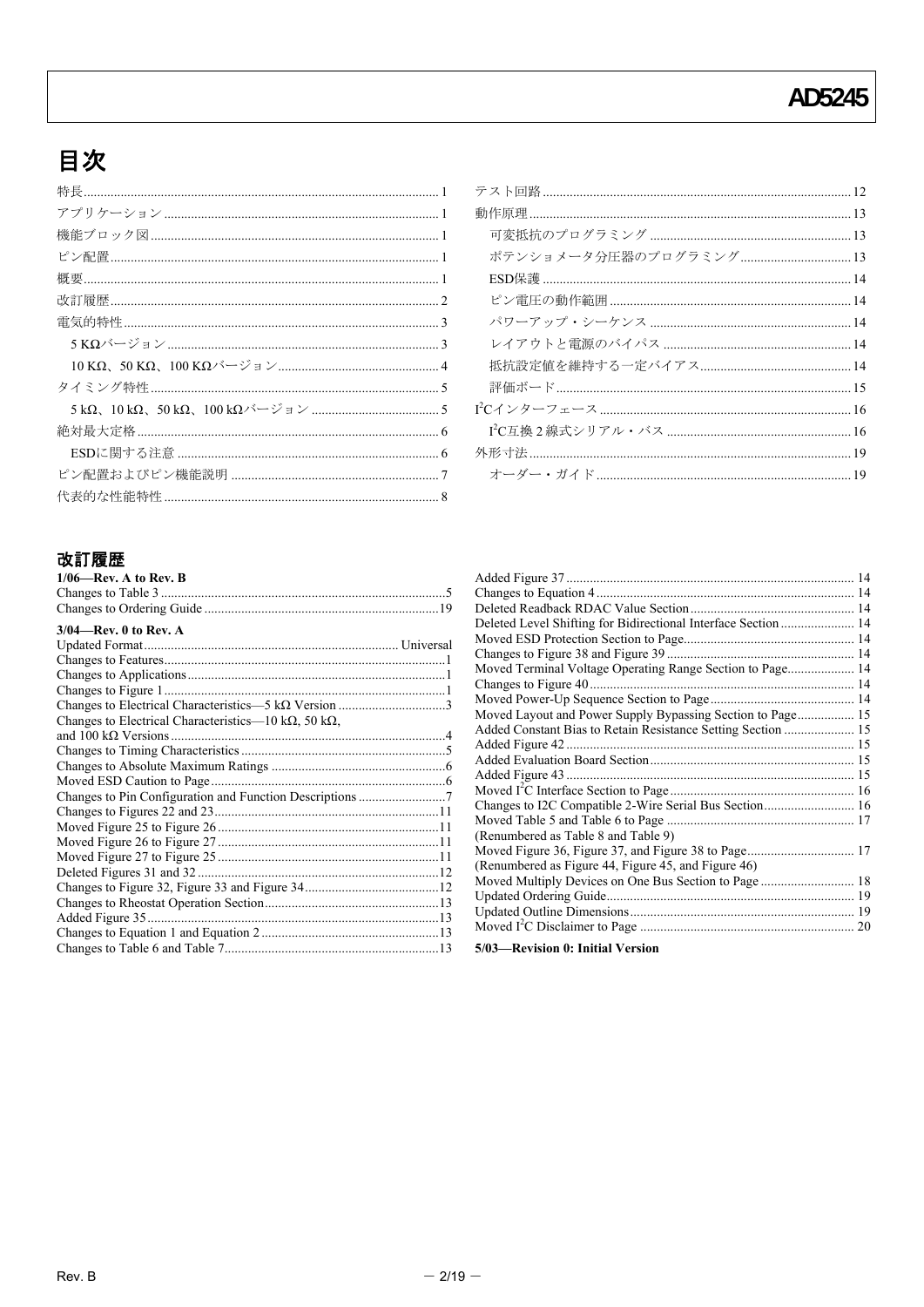## <span id="page-2-0"></span>電気的特性

## <span id="page-2-1"></span>**5 KΩ**バージョン

特に指定がない限り、V<sub>DD</sub> = 5 V ± 10%または 3 V ± 10%、V<sub>A</sub> = V<sub>DD</sub>、V<sub>B</sub> = 0 V、-40°C < T<sub>A</sub> < +125°C。

表1.

<span id="page-2-2"></span>

| Parameter                                                                       | <b>Symbol</b>                                 | <b>Conditions</b>                                  | Min          | $\mathbf{Typ}^1$     | Max              | Unit           |
|---------------------------------------------------------------------------------|-----------------------------------------------|----------------------------------------------------|--------------|----------------------|------------------|----------------|
| DC CHARACTERISTICS-RHEOSTAT MODE                                                |                                               |                                                    |              |                      |                  |                |
| Resistor Differential Nonlinearity <sup>2</sup>                                 | R-DNL                                         | $R_{WB}$ , $V_A$ = no connect                      | $-1.5$       | $\pm 0.1$            | $+1.5$           | <b>LSB</b>     |
| Resistor Integral Nonlinearity <sup>2</sup>                                     | $R$ -INL                                      | $R_{WB}$ , $V_A$ = no connect                      | $-4$         | $\pm 0.75$           | $+4$             | <b>LSB</b>     |
| Nominal Resistor Tolerance <sup>3</sup>                                         | $\Delta R_{AB}$                               | $T_A = 25^{\circ}C$                                | $-30$        |                      | $+30$            | $\frac{0}{0}$  |
| Resistance Temperature Coefficient                                              | $(\Delta R_{AB}/R_{AB})/\Delta T \times 10^6$ | $V_{AB} = V_{DD}$ , wiper = no connect             |              | 45                   |                  | ppm/°C         |
| Wiper Resistance                                                                | $R_{W}$                                       |                                                    |              | 50                   | 120              | $\Omega$       |
| DC CHARACTERISTICS—POTENTIOMETER DIVIDER MODE (Specifications Apply to All VRs) |                                               |                                                    |              |                      |                  |                |
| Differential Nonlinearity <sup>4</sup>                                          | <b>DNL</b>                                    |                                                    | $-1.5$       | $\pm 0.1$            | $+1.5$           | <b>LSB</b>     |
| Integral Nonlinearity <sup>4</sup>                                              | <b>INL</b>                                    |                                                    | $-1.5$       | $\pm 0.6$            | $+1.5$           | <b>LSB</b>     |
| Voltage Divider Temperature Coefficient                                         | $(\Delta V_{W}/V_{W})/\Delta T \times 10^{6}$ | $Code = 0x80$                                      |              | 15                   |                  | ppm/°C         |
| Full-Scale Error                                                                | $V_{WFSE}$                                    | $Code = 0xFF$                                      | $-6$         | $-2.5$               | $\boldsymbol{0}$ | <b>LSB</b>     |
| Zero-Scale Error                                                                | $\rm V_{\rm WZSE}$                            | $Code = 0x00$                                      | $\mathbf{0}$ | $\overline{c}$       | 6                | <b>LSB</b>     |
| <b>RESISTOR TERMINALS</b>                                                       |                                               |                                                    |              |                      |                  |                |
| Voltage Range <sup>5</sup>                                                      | $V_A$ , $V_B$ , $V_W$                         |                                                    | <b>GND</b>   |                      | $V_{DD}$         | V              |
|                                                                                 |                                               | $f = 1$ MHz, measured to GND,                      |              |                      |                  |                |
| Capacitance A, B <sup>6</sup>                                                   | $C_A, C_B$                                    | $code = 0x80$                                      |              | 90                   |                  | pF             |
|                                                                                 |                                               | $f = 1$ MHz, measured to GND,                      |              |                      |                  |                |
| Capacitance W <sup>6</sup>                                                      | $C_{W}$                                       | $code = 0x80$                                      |              | 95                   |                  | pF             |
| Shutdown Supply Current <sup>7</sup>                                            | $I_A$ sd                                      | $V_{DD} = 5.5 V$                                   |              | 0.01<br>$\mathbf{1}$ | $\mathbf{1}$     | μA             |
| Common-Mode Leakage<br>DIGITAL INPUTS AND OUTPUTS                               | $I_{\rm CM}$                                  | $V_A = V_B = V_{DD}/2$                             |              |                      |                  | nA             |
|                                                                                 |                                               |                                                    |              |                      |                  |                |
| Input Logic High                                                                | V <sub>IH</sub>                               | $V_{DD} = 5 V$                                     | 2.4          |                      |                  | V              |
| Input Logic Low                                                                 | $V_{\text{IL}}$                               | $V_{DD} = 5 V$                                     |              |                      | 0.8              | V              |
| Input Logic High                                                                | V <sub>IH</sub>                               | $V_{DD} = 3 V$                                     | 2.1          |                      |                  | V              |
| Input Logic Low                                                                 | $\rm V_{II}$                                  | $V_{DD} = 3 V$                                     |              |                      | 0.6              | V              |
| Input Current                                                                   | $\mathbf{I}_{\rm IL}$                         | $V_{IN}$ = 0 V or 5 V                              |              |                      | $\pm 1$          | μA             |
| Input Capacitance <sup>6</sup>                                                  | $C_{IL}$                                      |                                                    |              | 5                    |                  | pF             |
| <b>POWER SUPPLIES</b>                                                           |                                               |                                                    |              |                      |                  |                |
| Power Supply Range                                                              | $V_{DD RANGE}$                                |                                                    | 2.7          |                      | 5.5              | V              |
| Supply Current                                                                  | $I_{DD}$                                      | $V_{IH}$ = 5 V or $V_{IL}$ = 0 V                   |              | 3                    | 8                | μA             |
| Power Dissipation <sup>8</sup>                                                  | $\mathbf{P}_{\mathrm{DISS}}$                  | $V_{IH}$ = 5 V or $V_{IL}$ = 0 V, $V_{DD}$ = 5 V   |              |                      | 44               | $\mu$ W        |
| Power Supply Sensitivity                                                        | <b>PSS</b>                                    | $V_{DD}$ = +5 V $\pm$ 10%, code = midscale         |              | $\pm 0.02$           | $\pm 0.05$       | $\frac{0}{0}$  |
| DYNAMIC CHARACTERISTICS <sup>6, 9</sup>                                         |                                               |                                                    |              |                      |                  |                |
| Bandwidth -3 dB                                                                 | $BW_5K$                                       | $R_{AB} = 5 k\Omega$ , code = 0x80                 |              | 1.2                  |                  | MHz            |
| <b>Total Harmonic Distortion</b>                                                | TH <sub>Dw</sub>                              | $V_A = 1$ V rms, $V_B = 0$ V, $f = 1$ kHz          |              | 0.1                  |                  | $\frac{0}{0}$  |
| V <sub>w</sub> Settling Time                                                    | $t_{S}$                                       | $V_A = 5 V$ , $V_B = 0 V$ , $\pm 1$ LSB error band |              | 1                    |                  | $\mu s$        |
| <b>Resistor Noise Voltage Density</b>                                           | $e_N$ w <sub>B</sub>                          | $R_{WB} = 2.5 k\Omega, R_{S} = 0$                  |              | 6                    |                  | $nV/\sqrt{Hz}$ |

<sup>1</sup> Typ 値は、25℃および V<sub>DD</sub> = 5 V での平均測定値。

<sup>2</sup> 抵抗ポジション非直線性誤差 R-INL は、最大抵抗ワイパー・ポジションと最小抵抗ワイパー・ポジションとの間で測定された理論値からの差を表します。R-DNL は、 連続タップ・ポジション間での理論値からの相対的ステップ変更を表します。部品の単調性は保証されています。

 $3 V_{AB} = V_{DD}$ , wiper  $(V_W) =$  接続なし。

<sup>4</sup> INL と DNL は、RDAC を電圧出力 D/A コンバータと同じポテンショメータ分圧器として設定して、Vwで測定。V<sub>A</sub> = V<sub>DD</sub> かつ V<sub>B</sub> = 0 V。

最大±1 LSB の DNL 仕様値により単調動作状態を保証します。<br><sup>5</sup> 抵抗ピン A、B、W の極性は相互に制約されません

<sup>6</sup> 設計上保証しますが、出荷テストは行いません。

<sup>7</sup> A ピンで測定。 A ピンは、シャットダウン・モードでオープン。<br><sup>8</sup> P<sub>DISS</sub> は (I<sub>DD</sub> × V<sub>DD</sub>)から計算。 CMOS ロジック・レベル入力は、最小消費電力になります。

9 すべてのダイナミック特性では V<sub>DD</sub> = 5 V を使用。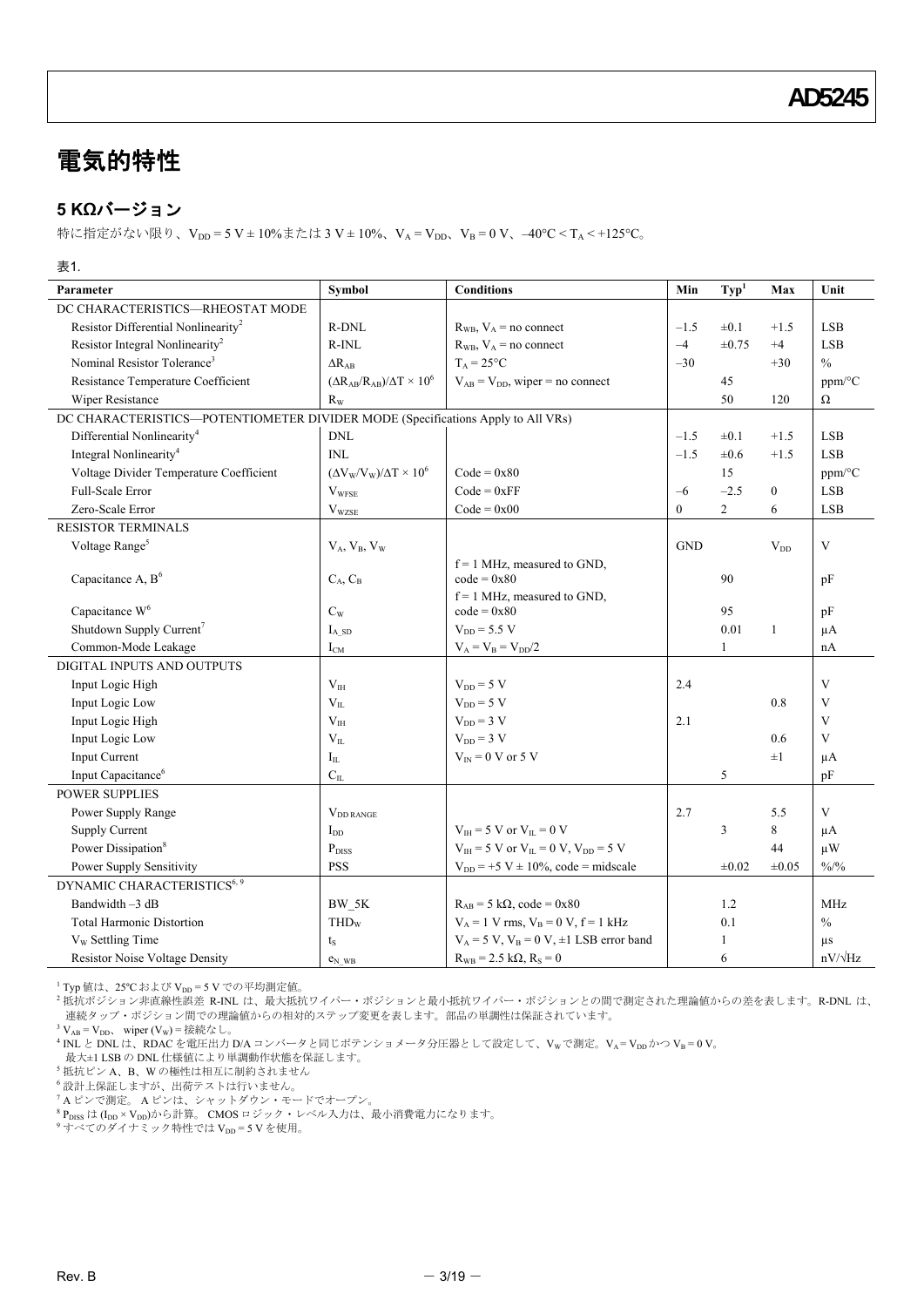#### **10 KΩ**、**50 KΩ**、**100 KΩ**バージョン

表2.

 $V_{DD} = 5 V \pm 10\%$  or 3 V  $\pm 10\%$ 、V<sub>A</sub> = V<sub>DD</sub>、V<sub>B</sub> = 0 V、-40°C < T<sub>A</sub> < +125°C、特に指定がない限り、.

| 20                                                                              |                                               |                                                                            |            |                  |                  |                                       |
|---------------------------------------------------------------------------------|-----------------------------------------------|----------------------------------------------------------------------------|------------|------------------|------------------|---------------------------------------|
| Parameter                                                                       | Symbol                                        | <b>Conditions</b>                                                          | Min        | Typ <sup>1</sup> | Max              | Unit                                  |
| DC CHARACTERISTICS-RHEOSTAT MODE                                                |                                               |                                                                            |            |                  |                  |                                       |
| Resistor Differential Nonlinearity <sup>2</sup>                                 | R-DNL                                         | $R_{WB}$ , $V_A$ = no connect                                              | $-1$       | $\pm 0.1$        | $+1$             | <b>LSB</b>                            |
| Resistor Integral Nonlinearity <sup>2</sup>                                     | R-INL                                         | $R_{WB}$ , $V_A$ = no connect                                              | $-2$       | $\pm 0.25$       | $+2$             | <b>LSB</b>                            |
| Nominal Resistor Tolerance <sup>3</sup>                                         | $\Delta R_{AB}$                               | $T_A = 25$ °C                                                              | $-30$      |                  | $+30$            | $\sqrt[0]{\mathstrut}_{\mathstrut 0}$ |
| Resistance Temperature Coefficient                                              | $(\Delta R_{AB}/R_{AB})/\Delta T \times 10^6$ | $V_{AB} = V_{DD}$ , wiper = no connect                                     |            | 45               |                  | ppm/°C                                |
| Wiper Resistance                                                                | $R_{\rm W}$                                   | $V_{DD} = 5 V$                                                             |            | 50               | 120              | $\Omega$                              |
| DC CHARACTERISTICS—POTENTIOMETER DIVIDER MODE (Specifications Apply to All VRs) |                                               |                                                                            |            |                  |                  |                                       |
| Differential Nonlinearity <sup>4</sup>                                          | <b>DNL</b>                                    |                                                                            | $-1$       | $\pm 0.1$        | $+1$             | <b>LSB</b>                            |
| Integral Nonlinearity <sup>4</sup>                                              | <b>INL</b>                                    |                                                                            | $-1$       | $\pm 0.3$        | $+1$             | <b>LSB</b>                            |
| Voltage Divider Temperature Coefficient                                         | $(\Delta V_W/V_W)/\Delta T \times 10^6$       | $Code = 0x80$                                                              |            | 15               |                  | $ppm$ <sup>o</sup> $C$                |
| Full-Scale Error                                                                | $V_{WFSE}$                                    | $Code = 0xFF$                                                              | $-3$       | $-1$             | $\boldsymbol{0}$ | <b>LSB</b>                            |
| Zero-Scale Error                                                                | <b>V</b> wzse                                 | $Code = 0x00$                                                              | $\theta$   | $\mathbf{1}$     | 3                | <b>LSB</b>                            |
| <b>RESISTOR TERMINALS</b>                                                       |                                               |                                                                            |            |                  |                  |                                       |
| Voltage Range <sup>5</sup>                                                      | $V_A$ , $V_B$ , $V_W$                         |                                                                            | <b>GND</b> |                  | $V_{DD}$         | V                                     |
| Capacitance A, B <sup>6</sup>                                                   | $C_A, C_B$                                    | $f = 1$ MHz, measured to GND,<br>$code = 0x80$                             |            | 90               |                  | pF                                    |
| Capacitance W <sup>6</sup>                                                      | $C_{W}$                                       | $f = 1$ MHz, measured to GND,<br>$code = 0x80$                             |            | 95               |                  | pF                                    |
| Shutdown Supply Current                                                         | $I_{ASD}$                                     | $V_{DD}$ = 5.5 V                                                           |            | 0.01             | $\mathbf{1}$     | μA                                    |
| Common-Mode Leakage                                                             | $I_{CM}$                                      | $V_A = V_B = V_{DD}/2$                                                     |            | $\mathbf{1}$     |                  | nA                                    |
| DIGITAL INPUTS AND OUTPUTS                                                      |                                               |                                                                            |            |                  |                  |                                       |
| Input Logic High                                                                | V <sub>IH</sub>                               | $V_{DD} = 5 V$                                                             | 2.4        |                  |                  | V                                     |
| Input Logic Low                                                                 | $V_{IL}$                                      | $V_{DD} = 5 V$                                                             |            |                  | 0.8              | V                                     |
| Input Logic High                                                                | $\rm V_{\rm IH}$                              | $V_{DD} = 3 V$                                                             | 2.1        |                  |                  | V                                     |
| Input Logic Low                                                                 | $V_{IL}$                                      | $V_{DD}$ = 3 V                                                             |            |                  | 0.6              | V                                     |
| Input Current                                                                   | $I_{IL}$                                      | $V_{IN}$ = 0 V or 5 V                                                      |            |                  | $\pm 1$          | μA                                    |
| Input Capacitance <sup>6</sup>                                                  | C <sub>II</sub>                               |                                                                            |            | 5                |                  | pF                                    |
| <b>POWER SUPPLIES</b>                                                           |                                               |                                                                            |            |                  |                  |                                       |
| Power Supply Range                                                              | $V_{DD\,RANGE}$                               |                                                                            | 2.7        |                  | 5.5              | V                                     |
| <b>Supply Current</b>                                                           | $I_{DD}$                                      | $V_{\text{IH}} = 5$ V or $V_{\text{IL}} = 0$ V                             |            | 3                | 8                | μA                                    |
| Power Dissipation <sup>7</sup>                                                  | $\mathbf{P}_{\mathrm{DISS}}$                  | $V_{IH} = 5 V$ or $V_{II} = 0 V$ , $V_{DD} = 5 V$                          |            |                  | 44               | $\mu$ W                               |
| Power Supply Sensitivity                                                        | <b>PSS</b>                                    | $V_{DD} = 5 V \pm 10\%,$<br>$code = midscale$                              |            | $\pm 0.02$       | $\pm 0.05$       | $\frac{0}{0}/\frac{0}{0}$             |
| DYNAMIC CHARACTERISTICS <sup>6, 8</sup>                                         |                                               |                                                                            |            |                  |                  |                                       |
| Bandwidth -3 dB                                                                 | <b>BW</b>                                     | $R_{AB}$ = 10 k $\Omega$ /50 k $\Omega$ /100 k $\Omega$ ,<br>$code = 0x80$ |            | 600/100/40       |                  | kHz                                   |
| <b>Total Harmonic Distortion</b>                                                | THD <sub>W</sub>                              | $V_A = 1$ V rms, $V_B = 0$ V, $f = 1$ kHz,<br>$R_{AB} = 10 k\Omega$        |            | 0.1              |                  | $\frac{0}{0}$                         |
| V <sub>w</sub> Settling Time (10 kΩ/50 kΩ/100 kΩ)                               | $t_{\rm S}$                                   | $V_A = 5 V$ , $V_B = 0 V$ ,<br>$\pm 1$ LSB error band                      |            | $\overline{2}$   |                  | $\mu s$                               |
| <b>Resistor Noise Voltage Density</b>                                           | $e_N$ w <sub>B</sub>                          | $R_{WB} = 5 k\Omega$ , $R_S = 0$                                           |            | 9                |                  | $nV/\sqrt{Hz}$                        |

<sup>1</sup> Typ 値は、25℃および V<sub>DD</sub> = 5 V での平均測定値。

<sup>2</sup> 抵抗ポジション非直線性誤差 R-INL は、最大抵抗ワイパー・ポジションと最小抵抗ワイパー・ポジションとの間で測定された理論値からの差を表します。 R-DNL は、 連続タップ・ポジション間での理論値からの相対的ステップ変更を表します。 部品の単調性は保証されています。

 $3 V_{AB} = V_{DD}$ , wiper  $(V_W) =$  接続なし。

<sup>4</sup> INL と DNL は、RDAC を電圧出力 D/A コンバータと同じポテンショメータ分圧器として設定して、V<sub>W</sub> で測定。 V<sub>A</sub> = V<sub>DD</sub>かつ V<sub>B</sub> = 0 V。最大±1 LSB の DNL 仕様規定 値は単調動作状態を保証。

 $^5$ 抵抗ピン A、B、W の極性は相互間で制約されません。

<sup>6</sup> 設計上保証しますが、出荷テストは行いません。<br><sup>7</sup> P<sub>DISS</sub> は (I<sub>DD</sub> × V<sub>DD</sub>)から計算。 CMOS ロジック・レベル入力は、最小消費電力になります。

8 すべてのダイナミック特性では V<sub>DD</sub>=5Vを使用。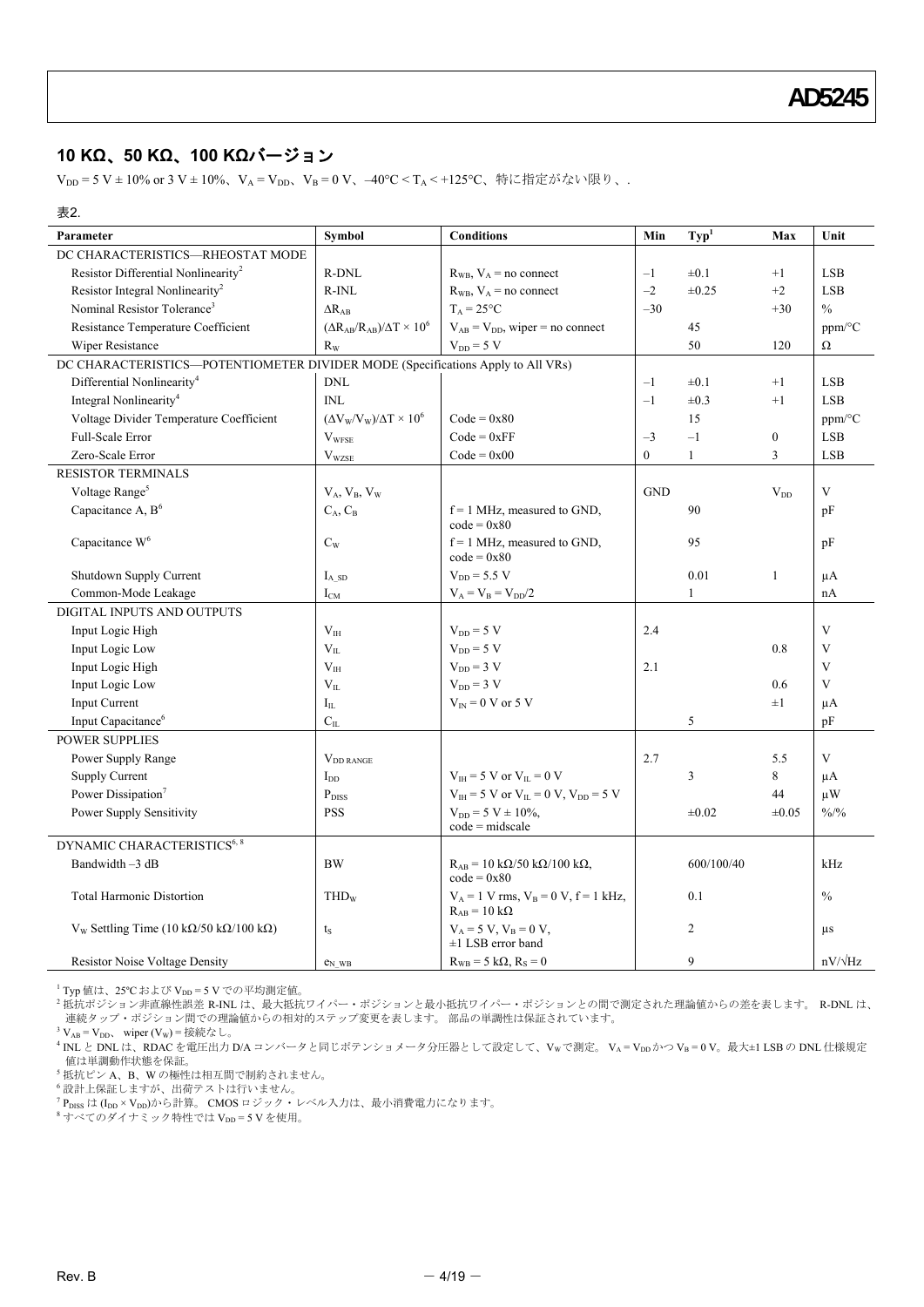## タイミング特性

## **5 kΩ**、**10 kΩ**、**50 kΩ**、**100 kΩ**バージョン

 $V_{DD} = 5 V \pm 10\%$  or 3 V  $\pm 10\%$ 、V<sub>A</sub> = V<sub>DD</sub>、V<sub>B</sub> = 0 V、-40°C < T<sub>A</sub> < +125°C、特に指定がない限り、.

| 表3.                                                                                                      |               |                                                           |     |      |     |      |
|----------------------------------------------------------------------------------------------------------|---------------|-----------------------------------------------------------|-----|------|-----|------|
| Parameter                                                                                                | Symbol        | <b>Conditions</b>                                         | Min | Typ' | Max | Unit |
| I <sup>2</sup> C INTERFACE TIMING CHARACTERISTICS <sup>2, 3, 4</sup> (Specifications Apply to All Parts) |               |                                                           |     |      |     |      |
| <b>SCL Clock Frequency</b>                                                                               | $f_{\rm SCL}$ |                                                           |     |      | 400 | kHz  |
| t <sub>RUF</sub> Bus Free Time Between STOP and START                                                    | $\iota_1$     |                                                           | 1.3 |      |     | μs   |
| $t_{HD:STA}$ Hold Time (Repeated START)                                                                  | $t_2$         | After this period, the first clock<br>pulse is generated. | 0.6 |      |     | μs   |
| $t_{\text{low}}$ Low Period of SCL Clock                                                                 | $t_3$         |                                                           | 1.3 |      |     | μs   |
| $t_{\text{HIGH}}$ High Period of SCL Clock                                                               | $L_4$         |                                                           | 0.6 |      |     | us   |
| t <sub>SU:STA</sub> Setup Time for Repeated START Condition                                              | t5            |                                                           | 0.6 |      |     | us   |
| t <sub>HD:DAT</sub> Data Hold Time                                                                       | $t_6$         |                                                           |     |      | 0.9 | us   |
| $t_{\text{SUP}}$ Data Setup Time                                                                         | $t_7$         |                                                           | 100 |      |     | ns   |
| $t_F$ Fall Time of Both SDA and SCL Signals                                                              | $t_8$         |                                                           |     |      | 300 | ns   |
| $t_R$ Rise Time of Both SDA and SCL Signals                                                              | t,            |                                                           |     |      | 300 | ns   |
| t <sub>SU:STO</sub> Setup Time for STOP Condition                                                        | $L_{10}$      |                                                           | 0.6 |      |     | μs   |

<sup>1</sup> Typ 値は、25℃および V<sub>DD</sub> = 5 V での平均測定値。

<sup>2</sup> 設計上保証しますが、出荷テストは行いません。 3 測定値の場所についてはタイミング図 (図 44) を参照してください。

<sup>4</sup> 標準 I 2 C モード動作はデザインにより保証。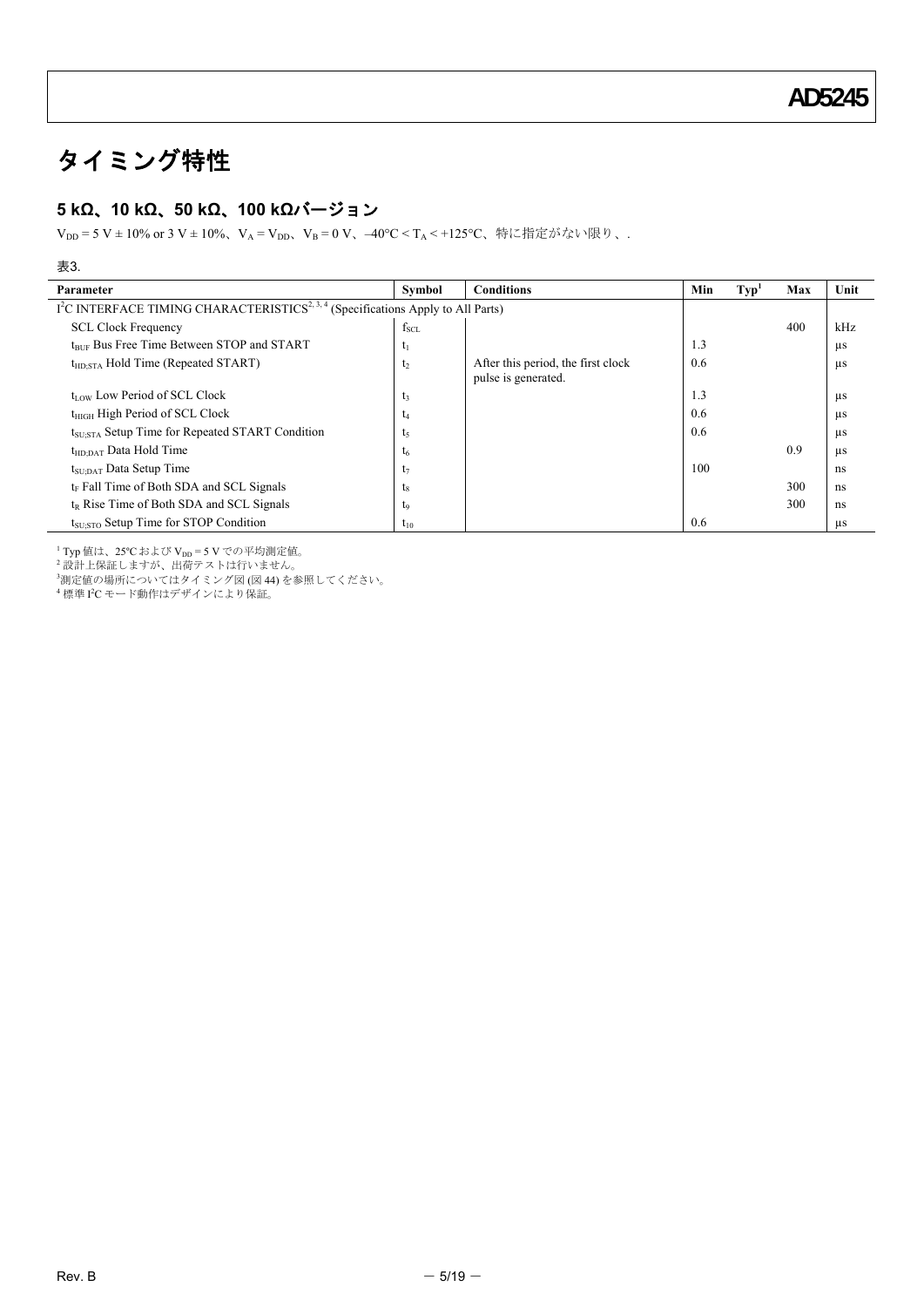## 絶対最大定格

特に指定のない限り、 $T_A = 25^{\circ}C_{\circ}$ 

#### 表4.

| Parameter                                                | Value                                |
|----------------------------------------------------------|--------------------------------------|
| $V_{DD}$ to GND                                          | $-0.3$ V to +7 V                     |
| $V_A$ , $V_B$ , $V_W$ to GND                             | $\rm V_{DD}$                         |
| Terminal Current, A to B, A to W, B to $W1$              |                                      |
| Pulsed                                                   | $\pm 20$ mA                          |
| Continuous                                               | $\pm 5$ mA                           |
| Digital Inputs and Output Voltage to GND                 | 0 V to 7 V                           |
| <b>Operating Temperature Range</b>                       | $-40^{\circ}$ C to +125 $^{\circ}$ C |
| Maximum Junction Temperature $(T_{JMAX})$                | $150^{\circ}$ C                      |
| Storage Temperature Range                                | $-65^{\circ}$ C to $+150^{\circ}$ C  |
| Lead Temperature (Soldering, 10 sec)                     | $245^{\circ}$ C                      |
| Thermal Resistance <sup>2</sup> $\theta_{IA}$ : SOT-23-8 | $230^{\circ}$ C/W                    |

上記の絶対最大定格を超えるストレスを加えるとデバイスに恒久 的な損傷を与えることがあります。この規定はストレス定格の規 定のみを目的とするものであり、この仕様の動作のセクションに 記載する規定値以上でのデバイス動作を定めたものではありませ ん。デバイスを長時間絶対最大定格状態に置くとデバイスの信頼 性に影響を与えます。

<sup>1</sup> 最大ピン電流は、スイッチの最大処理電流、パッケージ最大消費電力、A ピン、 B ピン、W ピン内の任意の 2 ピン間の、設定された抵抗での最大入力電圧によ り制約されます。

 $^2$ パッケージ消費電力= (T $_{\text{JMAX}}$  – T $_{\text{A}}$ )/ $\theta_{\text{JAo}}$ 

### <span id="page-5-0"></span>**ESD**に関する注意



ESD(静電放電)の影響を受けやすいデバイスです。電荷を帯びたデバイスや回路ボードは、検知されないまま放電するこ とがあります。本製品は当社独自の特許技術である ESD 保護回路を内蔵してはいますが、デバイスが高エネルギーの静電放 電を被った場合、損傷を生じる可能性があります。したがって、性能劣化や機能低下を防止するため、ESD に対する適切な 予防措置を講じることをお勧めします。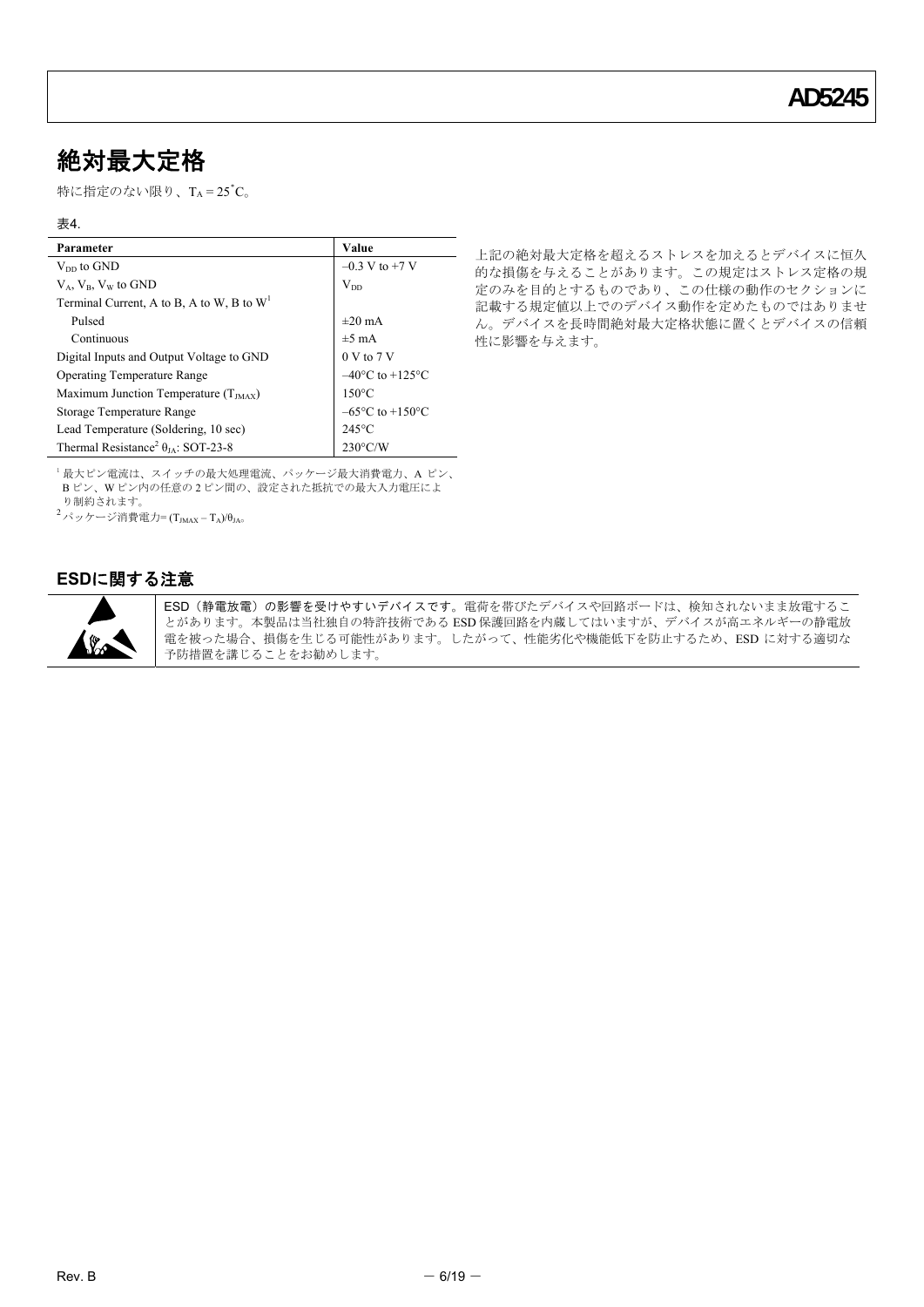## ピン配置およびピン機能説明



## 表5.ピン機能の説明

| ピン番号 | 記号              | 説明                                                                                          |
|------|-----------------|---------------------------------------------------------------------------------------------|
|      | W               | $W \n\stackrel{\circ}{\sim} \mathcal{S}$ GND $\leq$ V <sub>W</sub> $\leq$ V <sub>DD</sub> . |
|      | $V_{DD}$        | 正の電源。                                                                                       |
|      | <b>GND</b>      | デジタル・グラウンド。                                                                                 |
| 4    | <b>SCL</b>      | シリアル・クロック入力。正のエッジ・トリガー。プルアップ抵抗が必要。                                                          |
|      | <b>SDA</b>      | シリアル・データ入力/出力。プルアップ抵抗が必要。                                                                   |
| 6    | AD <sub>0</sub> | 2個のデバイスをデコードするためのプログラマブルなアドレス・ビット0。                                                         |
|      | B               | $B \tL^2 \tL$ GND $\leq V_B \leq V_{DD_0}$                                                  |
| 8    | A               | A $E^2 \mathcal{V}$ GND $\leq V_A \leq V_{DD_0}$                                            |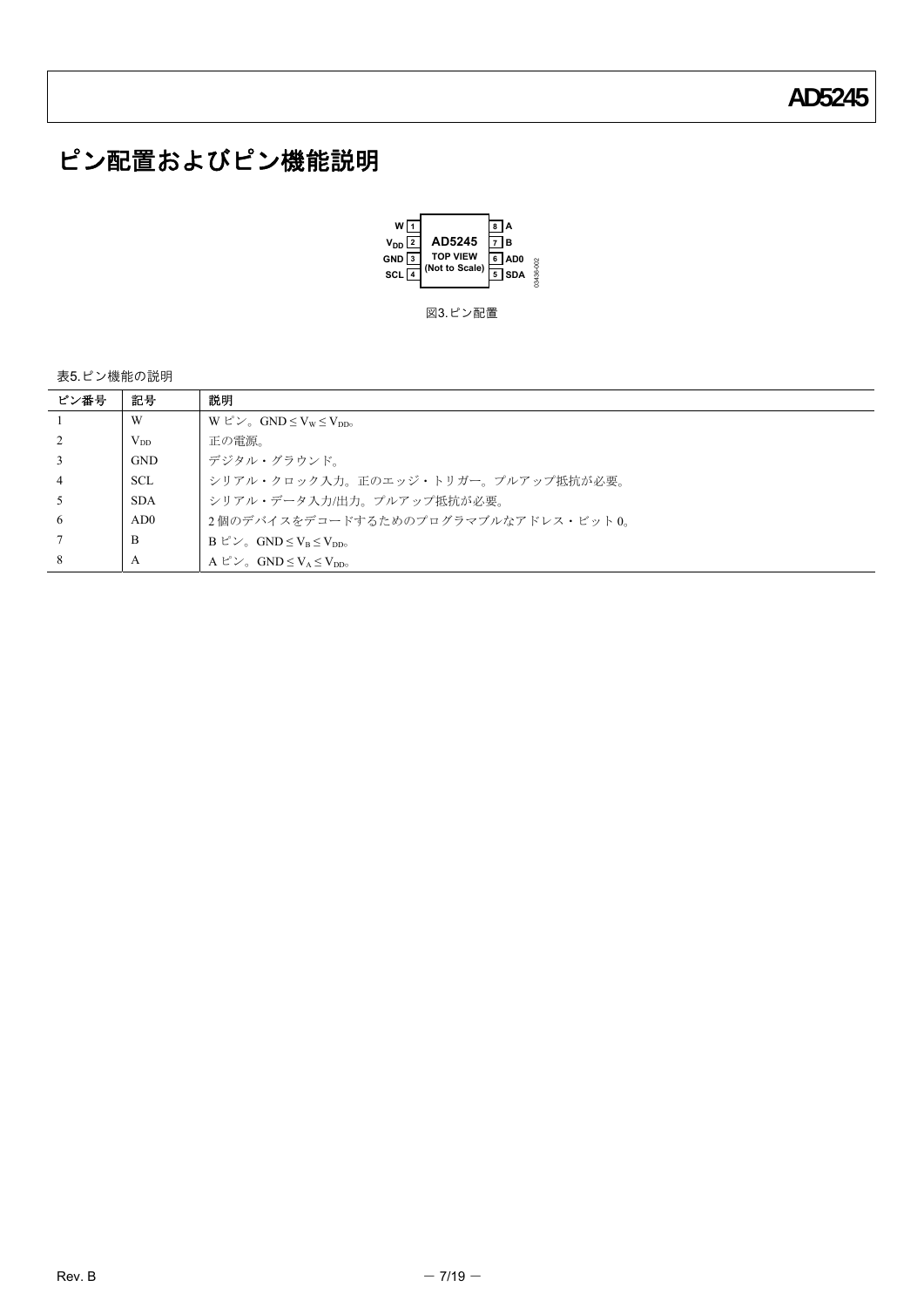

## 代表的な性能特性

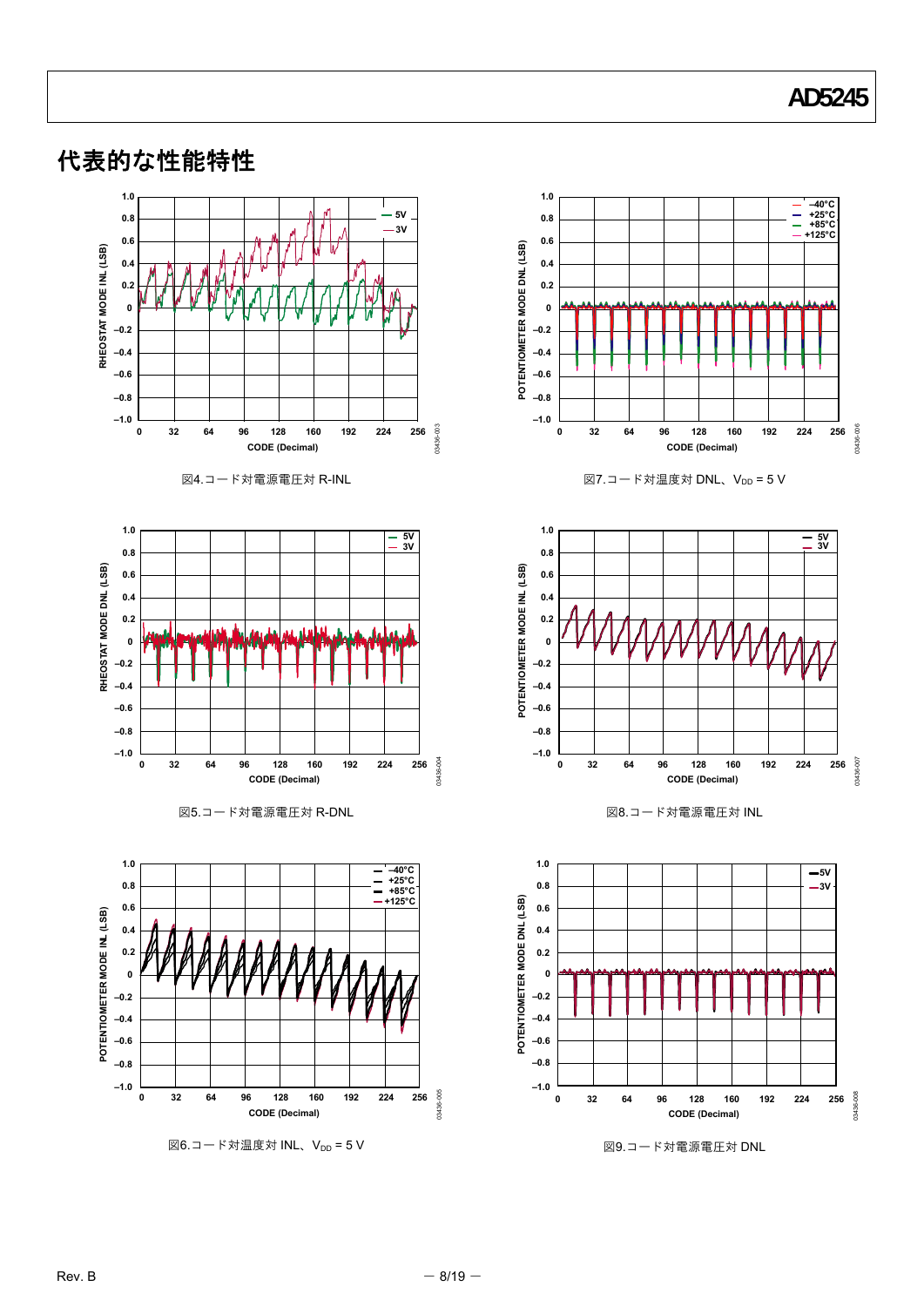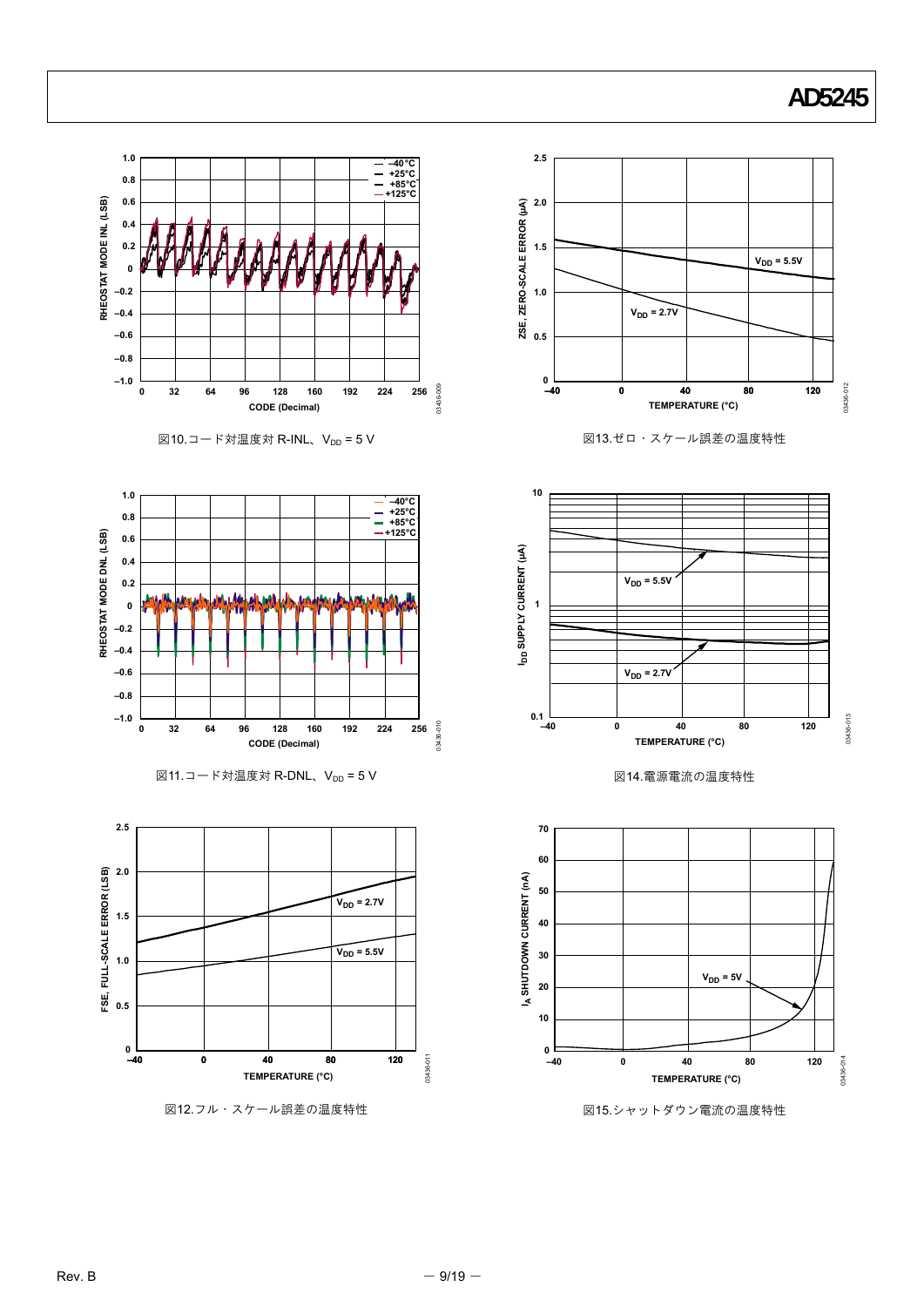

図16.コード対可変抵抗器モード温度係数△RwB/ΔT



図17.コード対ポテンショメータ·モード温度係数△VwB/△T



図18.周波数対コード対ゲイン、 $R_{AB}$  = 5 kΩ



 $\boxtimes$  19.周波数対コード対ゲイン、RAB = 10 kΩ







 $\boxtimes$ 21.周波数対コード対ゲイン、RAB = 100 kΩ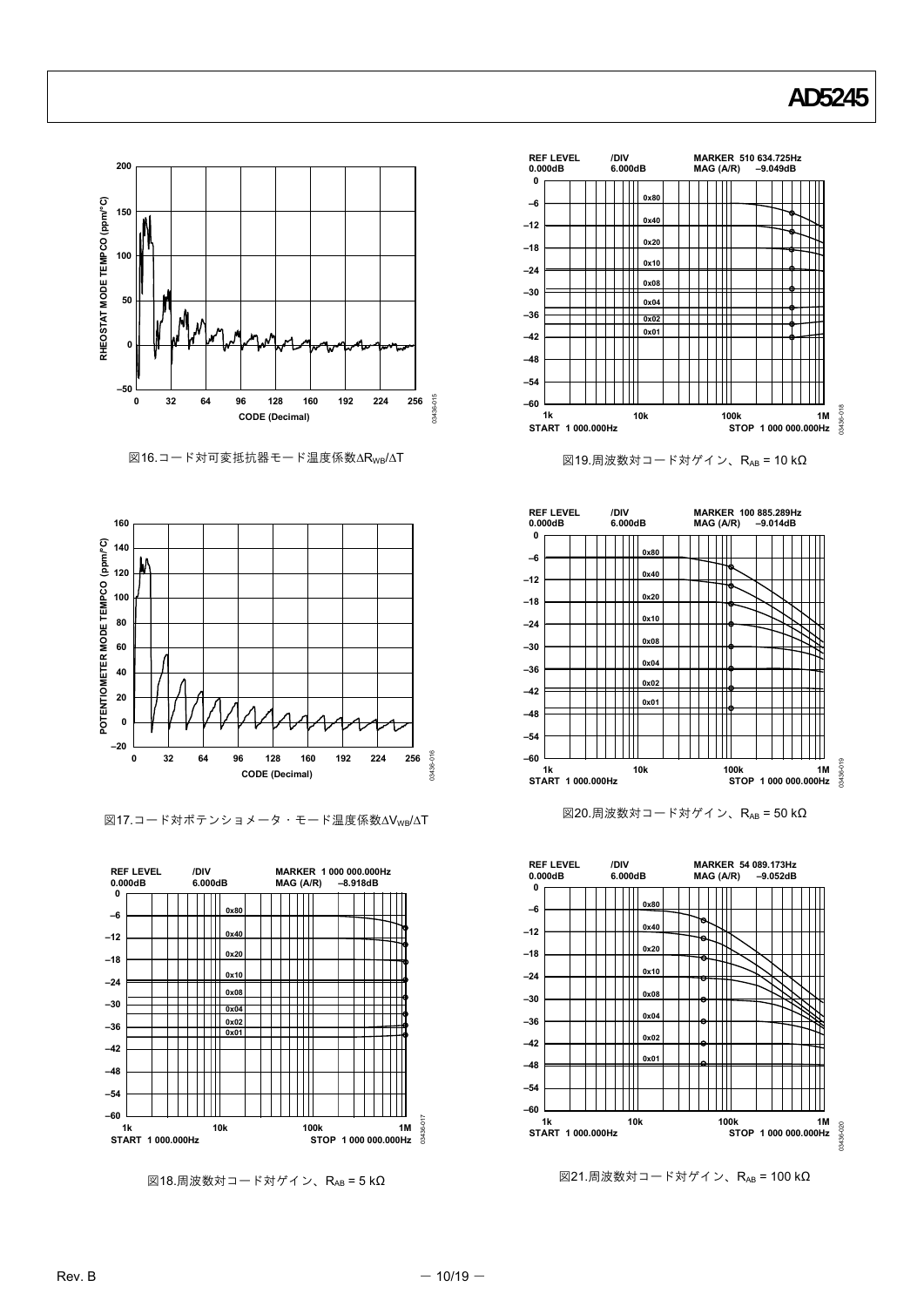**VW**

**SCL**

**VW**

**SCL**

**VW**

**SCL**

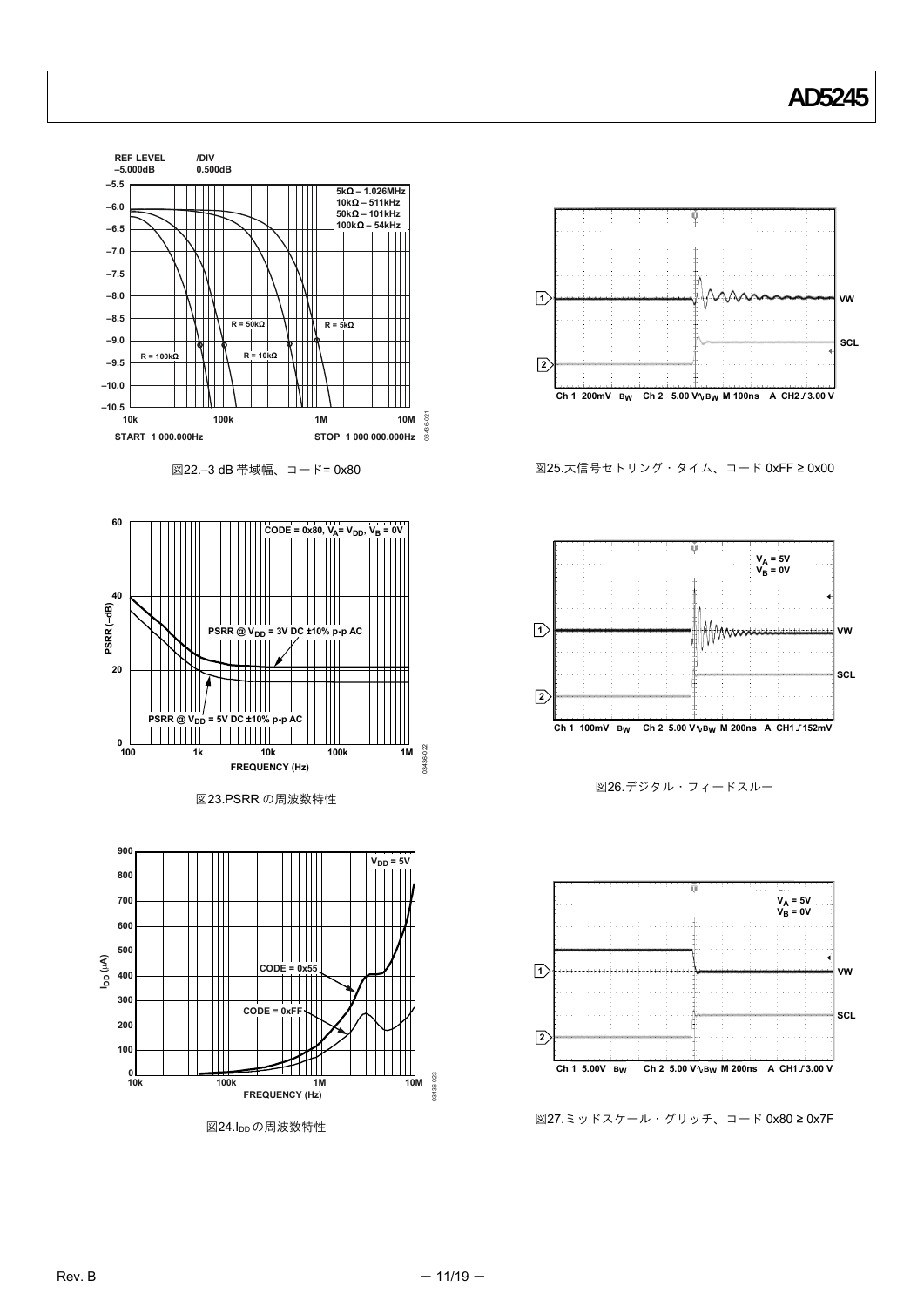## <span id="page-11-0"></span>テスト回路

図 [28](#page-11-1) [~図](#page-11-2) 34に、製品仕様表([表](#page-2-2) 1[~表](#page-2-2) 3)で使用したテスト条件を決 定するテスト回路を示します。



<span id="page-11-1"></span>図28.ポテンショメータ分圧器非直線性誤差(INL、DNL)のテ スト回路



図29.抵抗ポジション非直線性誤差(可変抵抗器動作; R-INL、 R-DNL)のテスト回路



図30.ワイパー抵抗のテスト回路

<span id="page-11-2"></span>

図31.電源感度(PSS、PSSR)のテスト回路



図32.ゲイン周波数特性のテスト回路



図33.インクリメンタル・オン抵抗のテスト回路



図34.コモン・モード・リーク電流のテスト回路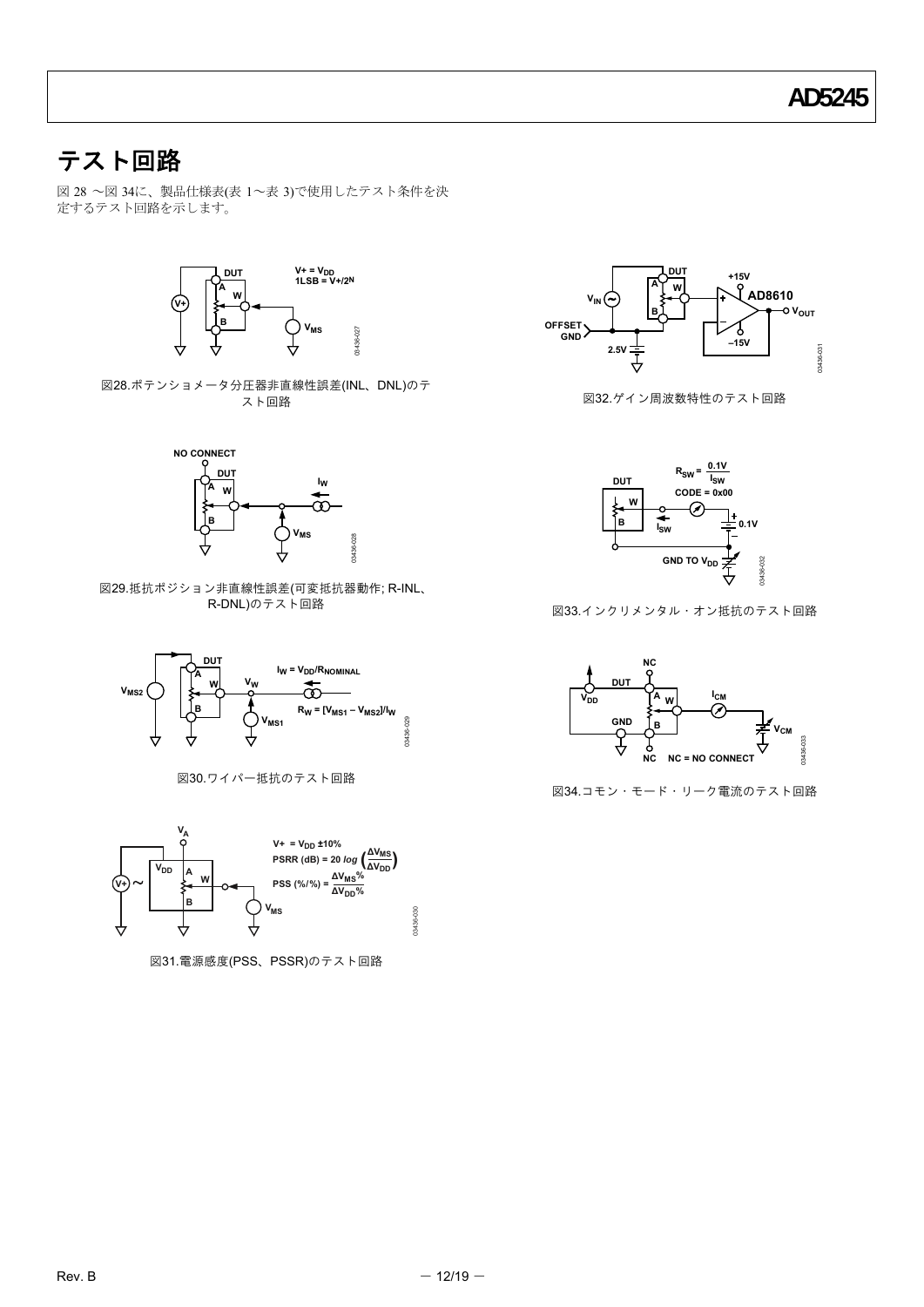## <span id="page-12-0"></span>動作原理

AD5245 は、256 ポジション・デジタル制御型可変抵抗(VR)デバイ スです。

パワーオン時に内部パワーオン・プリセット機能がワイパーをミ ッドスケールに設定するため、パワーアップ時の故障状態からの 回復が簡素化されます。

## <span id="page-12-1"></span>可変抵抗のプログラミング

#### 可変抵抗器動作

ピン A とピン B の間の RDAC の公称抵抗が 5 kΩ、10 kΩ、50 kΩ、 100 kΩ の製品を提供しています。VR の公称抵抗(RAB)は 256 個の 接点を持ち、ワイパー・ピンと B ピン接点によりアクセスされま す。RDAC ラッチ内の 8 ビット・データがデコードされて、256 通 りの設定の内の 1 つを選択します。



図35.可変抵抗器モードの構成

10kΩ の製品を使用する場合、ワイパーの最初の接続はデータ 0x00 に対して B ピンから開始されます。50 Ω のワイパー・コンタ クト抵抗が存在するため、このような接続では W ピンと B ピンの 間に最小 100 Ω (2 × 50 Ω)の抵抗が発生します。2 番目の接続は最 初のタップ・ポイントであり、ここではデータ 0x01 に対して 139  $\Omega$ (R<sub>WB</sub> = R<sub>AB</sub>/256 + 2 × R<sub>W</sub> = 39 Ω + 2 × 50 Ω)になります。3 番目の接 続は次のタップ・ポイントで、データ 0x02 に対して 178 Ω (2 × 39  $\Omega$  + 2 × 50  $\Omega$ )となり、以後同様に続きます。LSB データ値の各増 加により、ワイパーは抵抗ラダーを上に移動し、最後のタップ・  $\mathcal{R}$  イント 10,100 Ω (RAB + 2 × Rw)に到達するまで移動します。



図36.AD5245 等価 RDAC 回路

<span id="page-12-2"></span>デジタル的にプログラムしたWとBの間の出力抵抗を決定する一般 式は、次のようになります。

$$
R_{WB}(D) = \frac{D}{256} \times R_{AB} + 2 \times R_{W}
$$
 (1)

ここで、

D は、8 ビット *RDAC* レジスタにロードされるバイナリ・コード・ データの 10 進数表示。

*RAB*はピン間抵抗。

*RW*は、内部スイッチのオン抵抗から発生するワイパー抵抗。

すなわち、RAB = 10 kΩ、かつ A ピンがオープンの場合は、次の出 力抵抗 RWBが次に示す RDAC ラッチ・コードに対して設定されま す。

|  |  |  |  | 表6.コードと対応する RwB抵抗値 |
|--|--|--|--|--------------------|
|--|--|--|--|--------------------|

| $D$ (Dec.) | $R_{WB}(\Omega)$ | <b>Output State</b>                         |
|------------|------------------|---------------------------------------------|
| 255        | 9,961            | Full Scale $(R_{AB} - 1 \text{ LSB} + R_W)$ |
| 128        | 5,060            | Midscale                                    |
|            | 139              | 1 LSB                                       |
|            | 100              | Zero Scale (Wiper Contact Resistance)       |

ゼロ・スケール状態では、有限なワイパー抵抗 100Ω があることに 注意してください。この状態での W と B との間の電流レベルが、 20 mA 以下の最大パルス電流となるように注意してください。そ うしないと、内部スイッチ・コンタクトの性能低下または破壊が 生ずる恐れがあります。

メカニカル・ポテンショメータと同様に、ワイパーW とピン A と の間の RDAC 抵抗も、デジタルに制御された相補的な抵抗 RwAを 発生します。これらのピンを使うときは、B ピンをオープンのま まにしておくことができます。RWA 抵抗値に対する設定は、最大 値抵抗から開始されて、ラッチにロードされたデータの値が大き くなるとともに小さくなります。この動作の一般式は次のように なります。

$$
R_{WA}(D) = \frac{256 - D}{256} \times R_{AB} + 2 \times R_{W}
$$
 (2)

 $R_{AB}$  = 10 kΩ、かつ B ピンがオープンの場合は、次の出力抵抗  $R_{WA}$ が次に示す RDAC ラッチ・コードに対して設定されます。

表 $7.1 - K$ と対応する  $R_{WA}$ 抵抗値

| $D$ (Dec.) | $R_{WA}(\Omega)$ | <b>Output State</b> |
|------------|------------------|---------------------|
| 255        | 139              | <b>Full Scale</b>   |
| 128        | 5,060            | Midscale            |
|            | 9,961            | 1 LSB               |
| $\theta$   | 10,060           | Zero Scale          |

デバイス間のマッチングは、プロセス・ロットに依存し、ワース トケースで±30%変動します。抵抗素子は薄膜技術を使ってプロセ スされるため、RAB の温度変化は非常に小さく、45 ppm/°C の温度 係数になります。

## ポテンショメータ分圧器のプログラミング

#### 電圧出力動作

デジタル・ポテンショメータは、A―B間の入力電圧に比例した分 圧電圧をW―B間およびW―A間に容易に発生することができます。 GNDに対するVppの極性(これは正極性)とは異なり、Bに対するA、 Aに対するW、Bに対するWの各電圧にはいずれの極性も可能です。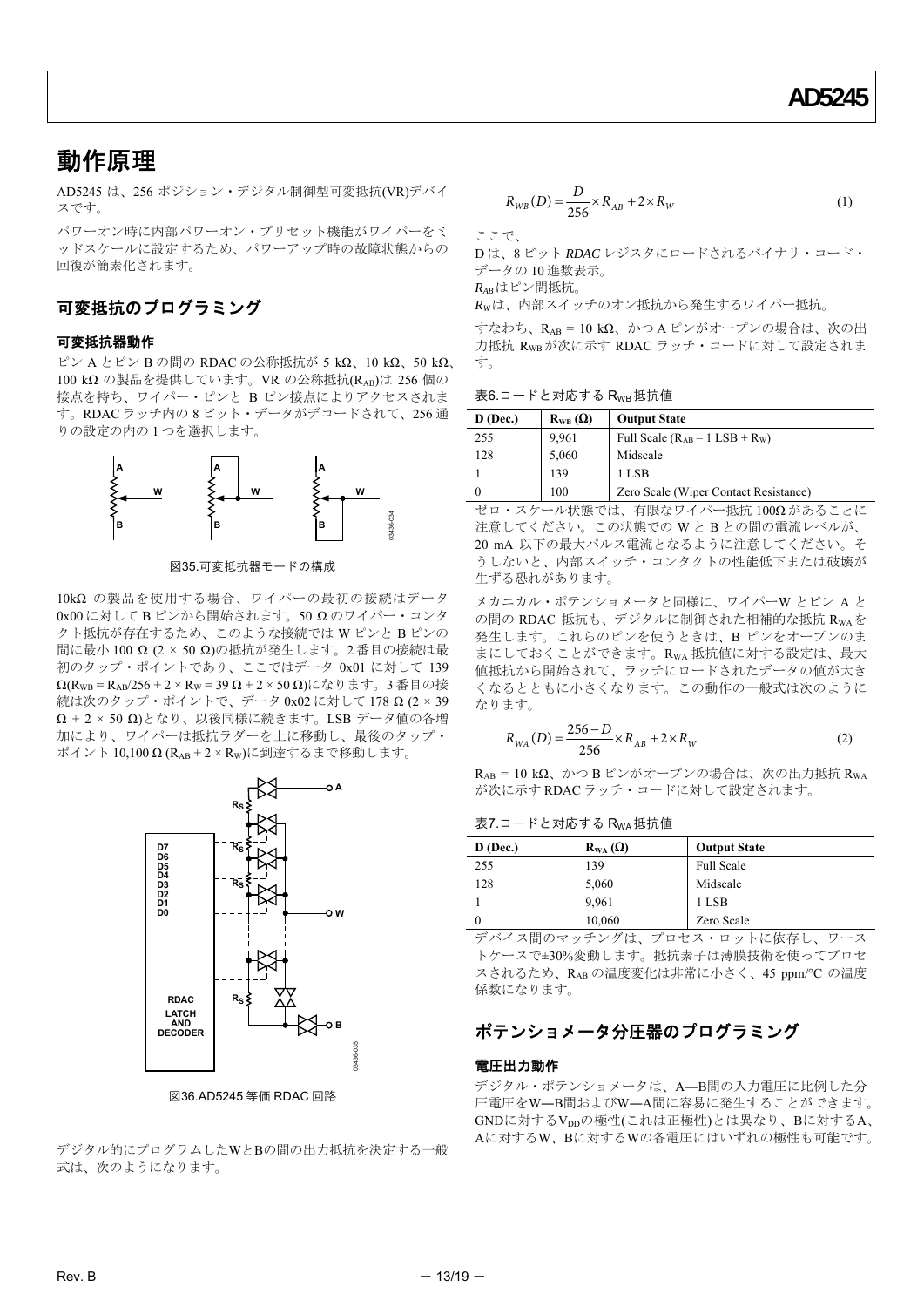

図37.ポテンショメータ・モード構成

<span id="page-13-7"></span><span id="page-13-2"></span>近似のためにワイパー抵抗の影響を無視する場合、A ピンを 5 V に、B ピンをグラウンドにそれぞれ接続すると、W―B 間に 0 V か ら開始して 5 V より 1 LSB 低い値までの出力電圧が発生します。 電圧の各 LSB は、ピン A とピン B に加えた電圧をポテンショメー タ分圧器のポジション数 256 で除算した値に等しくなります。ピ ン A とピン B に与えられた任意の入力電圧に対して、グラウンド を基準とした VWの出力電圧を決める式は、次のように表されます。

$$
V_W(D) = \frac{D}{256} V_A + \frac{256 - D}{256} V_B
$$
 (3)

ワイパー抵抗の影響 Vwを含む正確な計算は、次式を使います。

$$
V_{W}(D) = \frac{R_{WB}(D)}{R_{AB}} V_{A} + \frac{R_{WA}(D)}{R_{AB}} V_{B}
$$
(4)

<span id="page-13-3"></span>分圧器モードでのデジタル・ポテンショメータの動作は、温度に 対して正確な動作になります。可変抵抗器モードと異なり、出力 電圧は内部抵抗  $R_{WA}$ と  $R_{WB}$ の比に依存し、絶対値ではありません。 したがって、温度ドリフトは 15 ppm/°C に減少します。

#### <span id="page-13-0"></span>**ESD**保護

<span id="page-13-5"></span>すべてのデジタル入力は、直列入力抵抗と並列ツェナーESD構造で 保護されています([図](#page-13-5) 38と [図](#page-13-6) 39参照)。これは、デジタル入力ピン SDA、SCL、AD0 にも適用されています。



図38.デジタル・ピンの ESD 保護



図39.抵抗ピンの ESD 保護

#### <span id="page-13-8"></span><span id="page-13-6"></span><span id="page-13-1"></span>ピン電圧の動作範囲

<span id="page-13-4"></span>AD5245のV<sub>DD</sub>電源とGNDにより、3端子デジタル・ポテンショメ ータ動作の動作範囲が決定されます。VppまたはGNDを超えてピ ンA、ピンB、ピンWに入力される電源信号は、内蔵の順方向バイ アス・ダイオードによりクランプされます([図](#page-13-7)40参照)。



図40.V<sub>DD</sub>と GND により設定される最大ピン電圧

#### パワーアップ・シーケンス

ピンA、B、Wでの電圧コンプライアンスを制限するESD保護ダイ オードが内蔵されているため([図](#page-13-7) 40)、ピンA、B、Wに電圧を加え る前にVDDとGNDに先に電圧を加えることが重要です。そうしな いと、ダイオードが順方向バイアスされて、意図せずにVppに電源 が接続されてしまうため、ユーザー回路の他の部分に影響を与え てしまいます。最適なパワーアップ・シーケンスは、GND、VDD、 デジタル入力、VA、VB、Vwの順序です。VA、VB、Vw、デジタル 入力の電源投入の相対的順序は、VppとGNDの投入後であれば、 重要ではありません。

#### レイアウトと電源のバイパス

小型かつ最短の線によるレイアウト・デザインは重要です。入力 までの線は、最小の導体長で可能な限り真っ直ぐにします。グラ ウンド・パスの抵抗とインダクタンスは小さくする必要がありま す。

同様に、高品質のコンデンサを使って電源をバイパスして最適な 安定性を得ることも重要です。デバイスまでの電源線は、0.01μF ~0.1μFのディスク型またはチップ型セラミック・コンデンサを使 ってバイパスする必要があります。小さいESRを持つ 1μF~10μF のタンタル・コンデンサまたは電解コンデンサも電源に接続して、 過渡電圧と低周波リップルを抑える必要があります([図](#page-13-8) 41)。デジ タル・グラウンドも、離れたところでアナログ・グラウンドに一 点で接続して、グラウンド・バウンズを小さくする必要があるこ とに注意してください。



図41.電源のバイパス

#### 抵抗設定値を維持する一定バイアス

不揮発性が必要であるがEEMEM使用によるコスト増を許容できな い場合には、一定バイアスでワイパー設定値を維持させることに より、AD5245 を低価格の代替品として使うことを検討してくださ い。AD5245 は特に低消費電力を念頭にデザインされているため、 バッテリ駆動のシステムでも低消費電力が可能です。[図](#page-14-1) 42に、 AD5245 に接続した 3.4 V、450 mA-hrの携帯電話リチウム・イオ ン・バッテリでの消費電力を示します。時間に対する測定では、 デバイスの消費電流は約 1.3 µAで、消費電力は無視できることが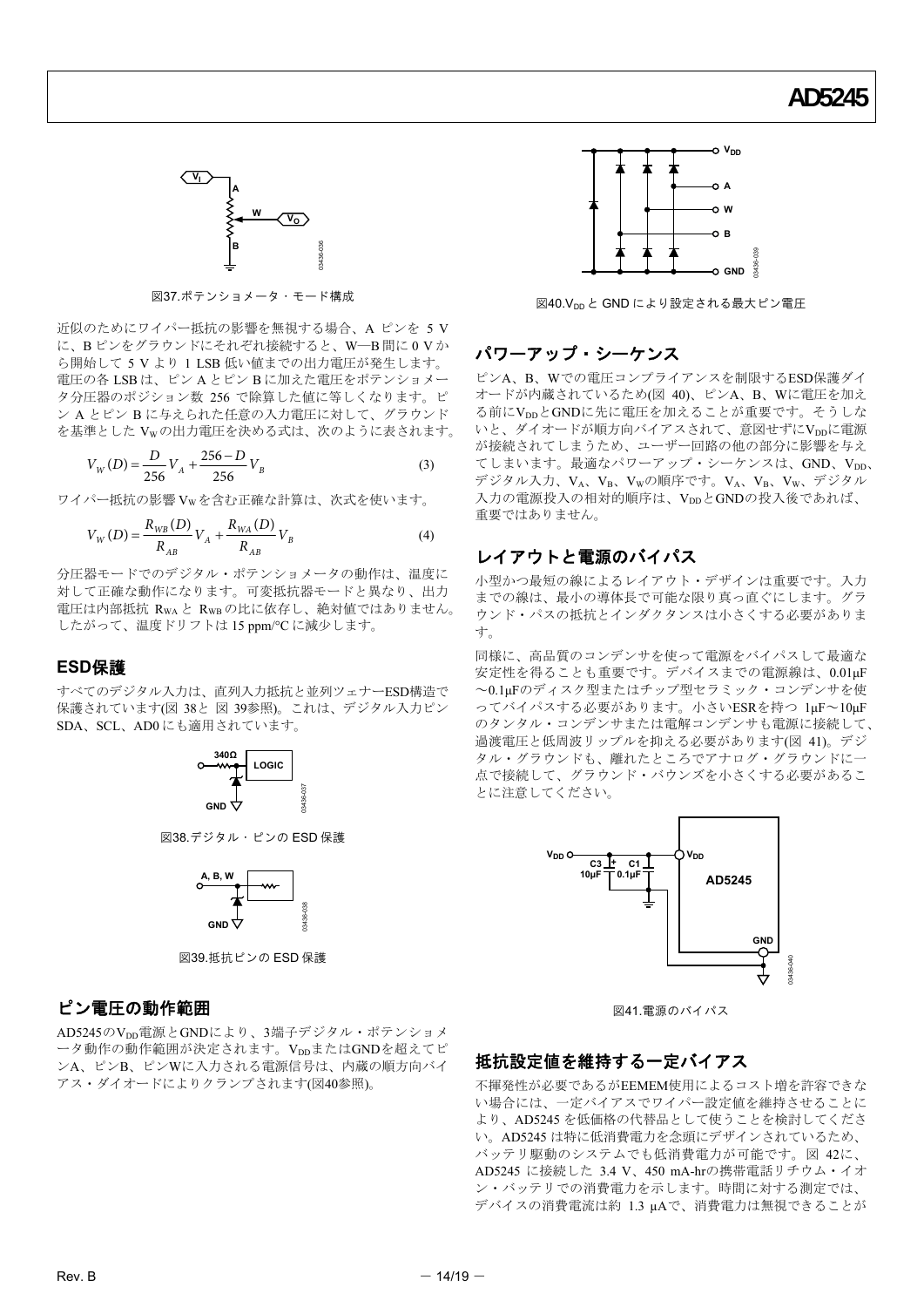<span id="page-14-0"></span>示されています。30 日間のバッテリ低下は 2%以下で、その大部 分はバッテリ自体の固有なリーク電流に起因しています。



図42.バッテリ動作寿命低下

<span id="page-14-2"></span><span id="page-14-1"></span>これは、ポテンショメータに一定バイアスを与える方法が実用的 であることを示しています。大部分の携帯型機器では、充電のた めにバッテリを取り外す必要はありません。

バッテリ交換により AD5245 の抵抗設定値が失われたとしても、 このようなことが発生する頻度が小さいため、このような不便は AD5245 の低価格と小型サイズの利点により補うことができます。 電源が完全に失われる場合は、設定値を調節する方法を用意する 必要があります。

#### 評価ボード

Windows® 98/2000/XPが動作するPCからAD5245 を設定するために、 必要なすべてのソフトウェアが添付された評価ボードを提供して います。使い易いグラフィカル・ユーザ・インターフェース([図](#page-14-2) [43\)](#page-14-2)を採用しています。詳細については、ボードに添付されている ユーザ・マニュアルご覧ください。



図43.AD5245 評価ボードのソフトウェア

AD5245 は、パワーアップ後ミッドスケールから動作を開始します。 抵抗をインクリメントまたはデクリメントするときは、左側のス クロール・バーを移動するだけで済みます。特定の値を書き込む ときは、スクリーン上部のビット・パターンを使って、Runボタン をクリックします。デバイスに対する書き込みデータのフォーマ ットを [表](#page-16-0) 8に示します。デバイスからデータを読み出すときは、 Readボタンをクリックするだけで済みます。読み出しビットのフ ォーマットを [表](#page-16-1) 9に示します。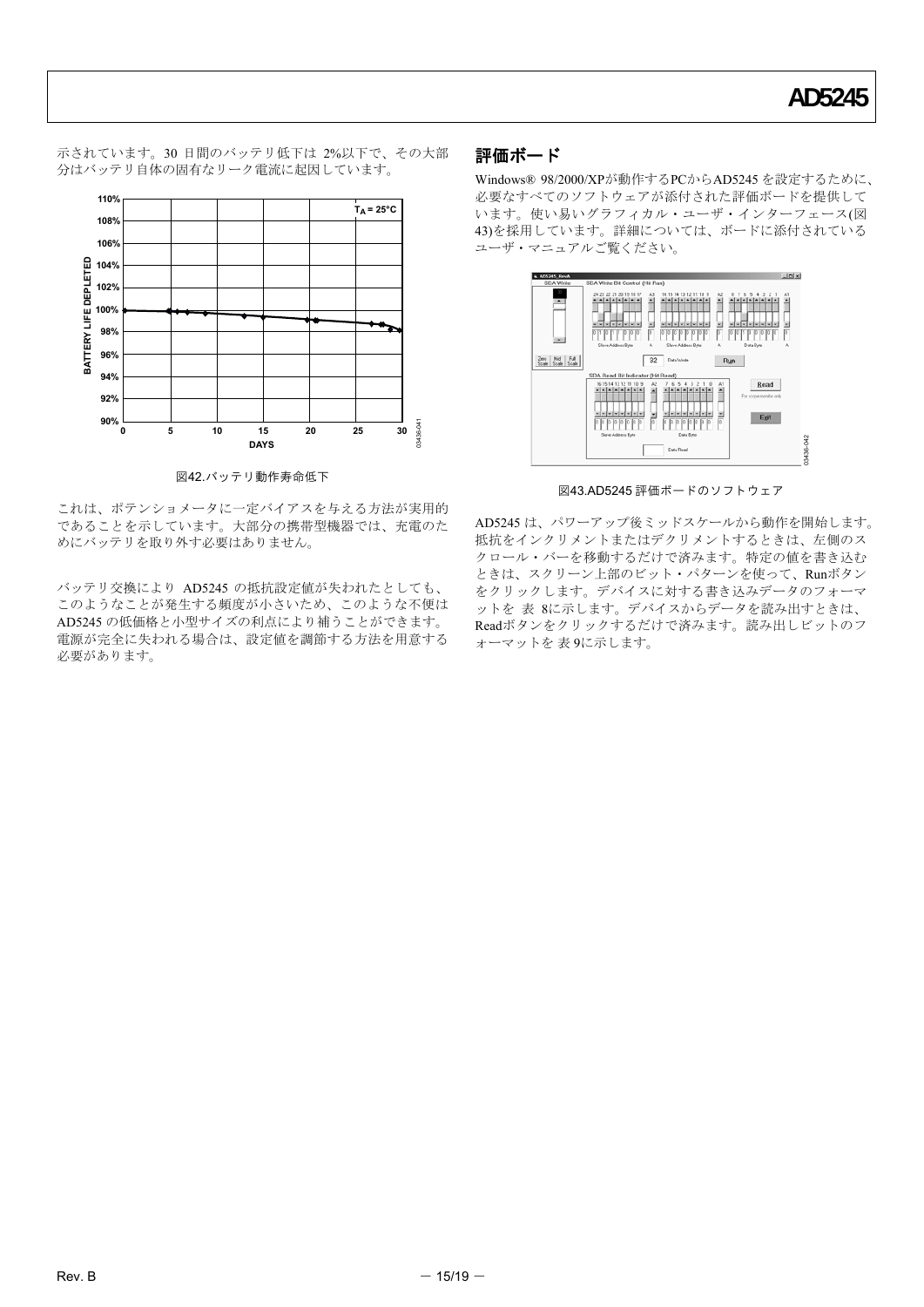## <span id="page-15-0"></span>**I 2 C**インターフェース

#### <span id="page-15-1"></span>**I 2 C**互換 **2** 線式シリアル・バス

2 線式 I<sup>2</sup>C シリアル・バス・プロトコルは、次のように動作します。

1. マスターはスタート条件を設定してデータ転送を開始します。 このスタート条件は、SCLがハイ・レベルの間にSDAラインが ハイ・レベルからロー・レベルへ変化することと定義されます ([図](#page-16-2) 45参照)。次のバイトはスレーブ・アドレス・バイトで、7 ビットのスレーブ・アドレス、それに続くR/Wビットから構成 されます。R/Wビットは、スレーブ・デバイスに対するデータ の読み出し/書き込みを指定します。AD5245 には設定可能なア ドレス・ビットAD0 があります( [表](#page-16-0) 8)。

送信対象アドレスに該当するアドレスを持つスレーブは 9 番目 のクロック・パルスで、SDAラインをロー・レベルにして応答 します(これはアクノリッジ・ビットと呼ばれます)。選択され たデバイスがシリアル・レジスタに読み書きするデータを待つ 間、バス上の他の全デバイスはアイドル状態を維持します。 R/Wビットがハイ・レベルの場合は、マスターがスレーブ・デ バイスから読み出しを行います。R/Wビットがロー・レベルの 場合は、マスターがスレーブ・デバイスに対して書込みを行い ます。

2. 書き込みモードでは、2 番目のバイトが命令バイトです。 命令バイトの最初のビット(MSB)はdon't careです。

RS (2 番目のMSB)は、ミッドスケール・リセットです。このビ ットがロジック・ハイになると、ワイパーがセンタ・タップに 移動します(RWA = RWB)。この機能が実質的にレジスタ値を上 書きするため、リセット・モードから抜け出るとき、RDACは ミッドスケールを維持します。

SD(3 番目のMSB)は、シャットダウン・ビットです。ロジッ ク・ハイになると、ピンAがオープンになり、ワイパーとピン Bが短絡します。この動作により、可変抵抗器モードではほぼ 0 Ωが、またはポテンショメータ・モードでは 0 Vが、それぞれ 発生されます。シャットダウン動作によりレジスタ値が影響を 受けることがないことに注意することは重要です。シャットダ ウンから抜け出すとき、前の設定値がRDACに適用されます。 シャットダウン中にも、新しい設定値を設定することができま す。デバイスがシャットダウンから抜け出すとき、対応する VR設定値がRDACに適用されます。

命令バイトの残りのビットはdon't careです( [表](#page-16-0) 8参照)。

- 3. 命令バイトをアクノリッジした後の、書込みモードの最後のバ イトはデータ・バイトになります。データは、9 個のクロッ ク・パルスで 8 ビットのデータとそれに続くアクノリッジ・ビ ットの順にシリアル・バス上を伝送します。SDAラインはSCL のロー・レベル区間で変化して、SCLのハイ・レベル区間で安 定に維持されている必要があります([図](#page-16-2) 45参照)。
- 4. 読み出しモードでは、データ・バイトがスレーブ・アドレス・ バイトのアクノリッジメントの直後に続きます。データは、9 個のクロック・パルスでシリアル・バス上を伝送します(8 ビッ トのデータの後ろにアクノリッジ・ビットが続く書き込みモー ドとは少し違います)。同様に、SDAラインはSCLのロー・レ ベル区間で変化して、SCLのハイ・レベル区間で安定に維持さ れている必要があります([図](#page-16-3) 46参照)。
- 5. 全データ・ビットの読み出しまたは書き込みが終わると、マス ターによりストップ条件が設定されます。ストップ条件は、 SCLのハイ・レベル中にSDAラインがロー・レベルからハイ・ レベルへ変化することとして定義されます。書込みモードでは、 マスターが 10 番目のクロック・パルスでSDAラインをハイ・ レベルにして、ストップ条件を設定します([図](#page-16-2) 45)。読み出しモ ードでは、マスターは 9 番目のクロック・パルスでアクノリッ ジを発行しません(SDAラインがハイ・レベルを維持)。この後、 マスターはSDAラインをロー・レベルにして、10 番目のクロ ック・パルスがハイ・レベルになるときストップ条件を設定し ます([図](#page-16-3) 46)。

繰り返し書き込み機能は、デバイスに対するアドレシング指定 と指示を 1 回行うだけで、RDAC出力を反復更新する柔軟性を 提供します。例えば、書き込みモードでRDACがスレーブ・ア ドレスと命令バイトをアクノリッジした後、RDAC出力が各後 続バイトごとに更新されます。別の命令が必要な場合は、新し いスレーブ・アドレス、命令、データ・バイトで書き込み/読み 出しモードを再起動させる必要があります。同様に、RDACの 繰り返し読み出し機能も使うことができます。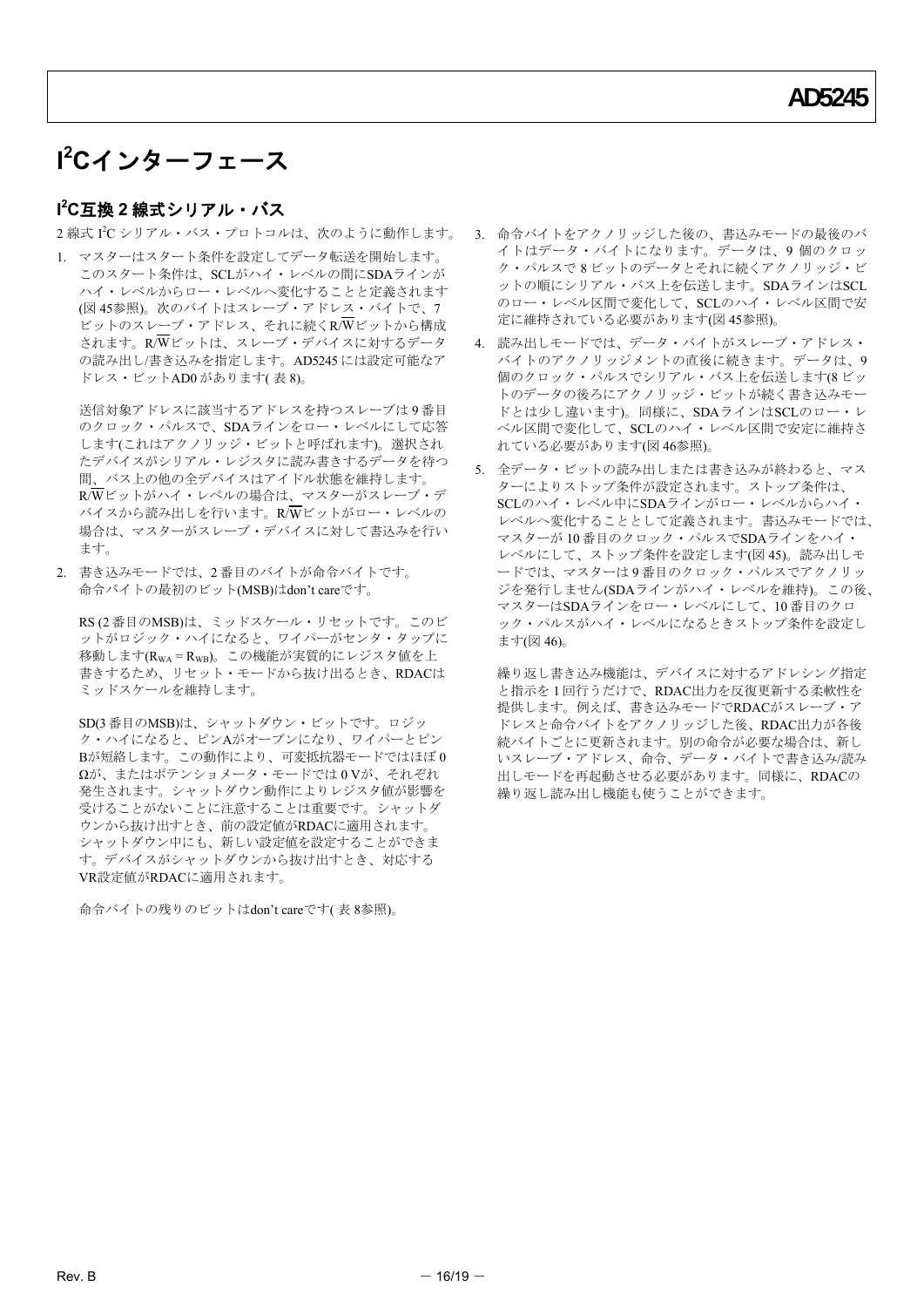表8.書き込みモード

| $\sim$<br>້ | 10                    |  | 10 |  |  | 10 | AD0                 | W | -43 | <b>RS</b> | <b>SD</b> | 130<br>LЛ | Ιv<br>$\Delta$ | 136<br>L 4 | . |  | . | D. | D <sub>6</sub> | D. | D <sub>4</sub> | <b>The Contract of the Contract of the Contract of the Contract of the Contract of the Contract of the Contract of the Contract of The Contract of The Contract of The Contract of The Contract of The Contract of The Contract </b><br>. | D. | ID <sub>1</sub> | $\mathbf{D}$ | A | m |
|-------------|-----------------------|--|----|--|--|----|---------------------|---|-----|-----------|-----------|-----------|----------------|------------|---|--|---|----|----------------|----|----------------|-------------------------------------------------------------------------------------------------------------------------------------------------------------------------------------------------------------------------------------------|----|-----------------|--------------|---|---|
|             | . Jave<br>idress<br>ᆪ |  |    |  |  |    | Instruction<br>Byte |   |     |           |           |           | Data Byte      |            |   |  |   |    |                |    |                |                                                                                                                                                                                                                                           |    |                 |              |   |   |

<span id="page-16-1"></span>表9.読み出しモード

| $\sim$<br>P | Ю                                                     |  | 10 |  |  | 10 | A D0 | . .<br>ш | .                              | D | D <sub>6</sub> | D. | $D^2$ | D. | D. | D | $\mathbf{D}$ | . . |  |
|-------------|-------------------------------------------------------|--|----|--|--|----|------|----------|--------------------------------|---|----------------|----|-------|----|----|---|--------------|-----|--|
|             | $\sim$<br>$\sim$ 1<br><b>Byte</b><br>Slave<br>Address |  |    |  |  |    |      |          | Data<br>$\mathbf{r}$<br>. Byte |   |                |    |       |    |    |   |              |     |  |

S =スタート条件 P =ストップ条件 A =アクノリッジ  $X = Don't care$ 

W =書き込み

R =読み出し

RS =ワイパーをミッドスケールへリセット 0x80

SD =シャットダウンにより、ワイパーが B ピンに接続され、A ピンが オープンになりますが、ワイパー・レジスタ値は変化しません

D7、D6、D5、D4、D3、D2、D1、D0 =データ・ビット



図44.I<sup>2</sup>C インターフェースの詳細タイミング図

<span id="page-16-2"></span>

図45.RDAC レジスタへの書き込み

<span id="page-16-3"></span><span id="page-16-0"></span>

図46.書き込みモードで選択済みの RDAC レジスタからのデータの読み出し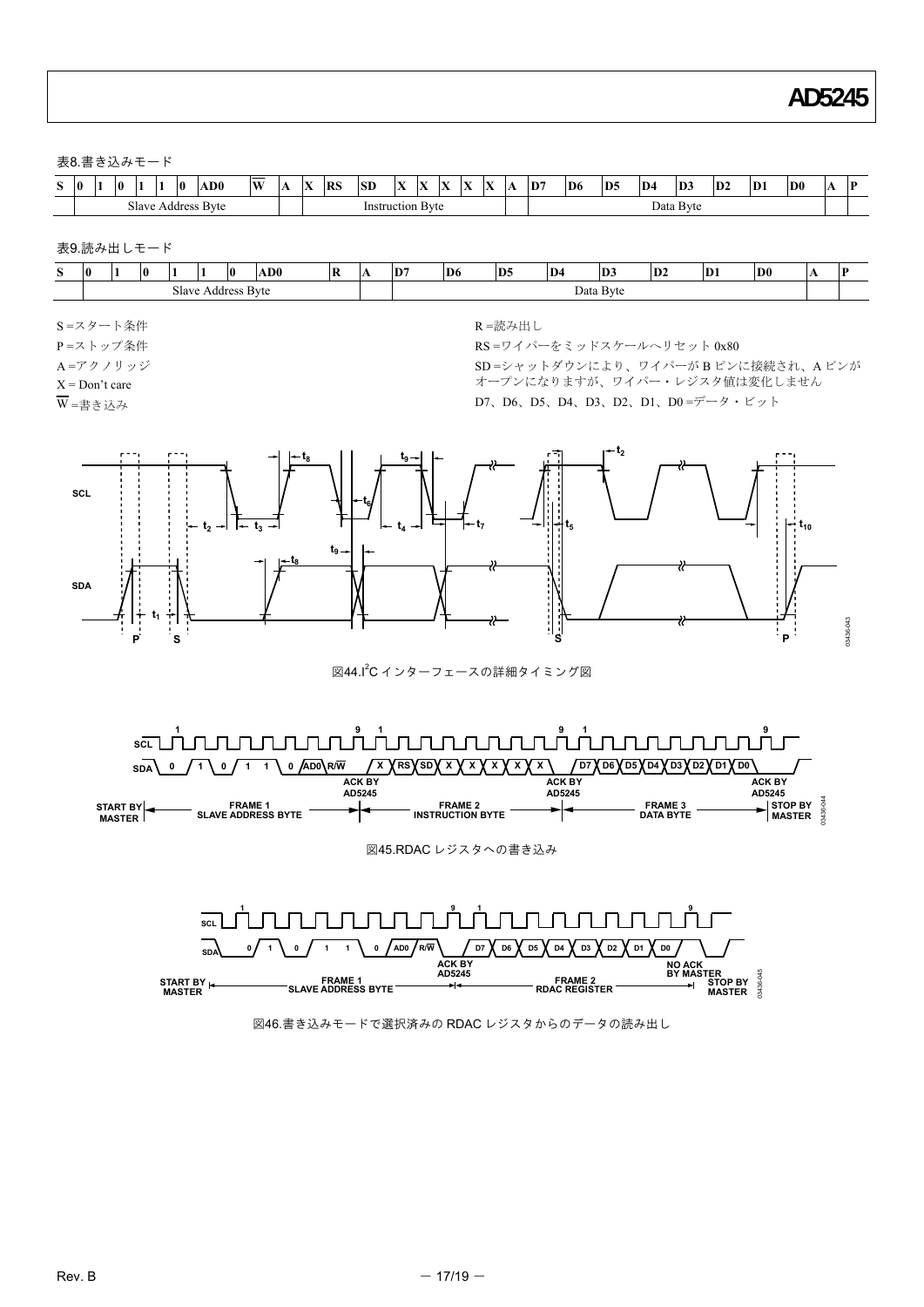#### **1** 本のバスに複数デバイスを接続

<span id="page-17-0"></span>図 [47](#page-17-0) に、同じシリアル・バス上での 2 個のAD5245 デバイスの接 続を示します。AD0 ピンの状態が異なるため各々は異なるスレー ブ・アドレスを持ちます。これため、各デバイスのRDACの書き 込みまたは読み出しを独立に行うことができます。マスター・デ バイスの出力バス・ライン・ドライバは、I2Cフル互換インターフ ェース内でオープン・ドレイン・プルダウンされます。



図47.1 本の I<sup>2</sup>C バスに接続した複数の AD5245